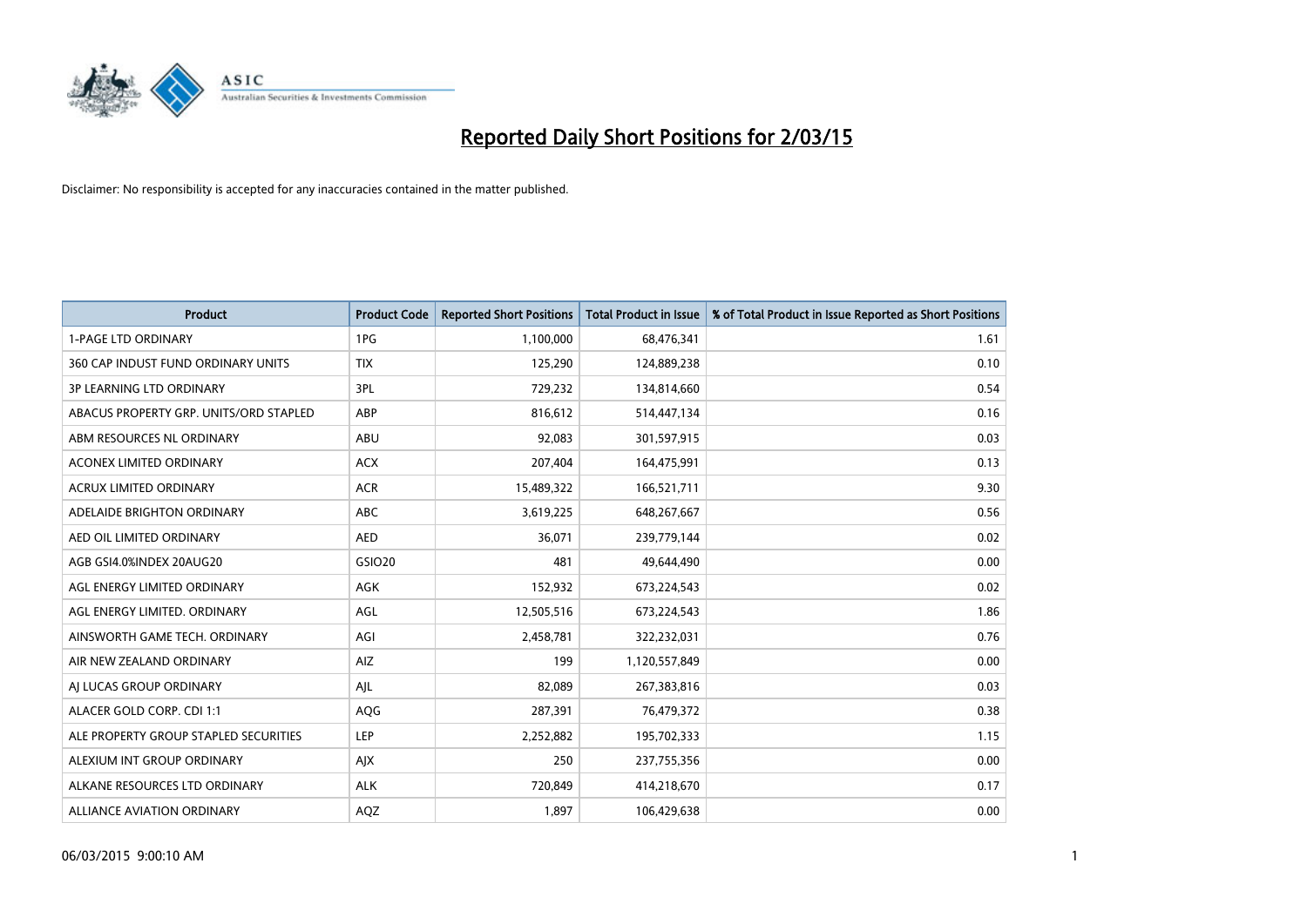

| <b>Product</b>                          | <b>Product Code</b> | <b>Reported Short Positions</b> | <b>Total Product in Issue</b> | % of Total Product in Issue Reported as Short Positions |
|-----------------------------------------|---------------------|---------------------------------|-------------------------------|---------------------------------------------------------|
| ALLIANCE RESOURCES ORDINARY             | AGS                 | 2                               | 373,214,219                   | 0.00                                                    |
| ALS LTD ORDINARY                        | <b>ALQ</b>          | 32,749,043                      | 407,246,306                   | 8.04                                                    |
| ALTIUM LIMITED ORDINARY                 | <b>ALU</b>          | 75,155                          | 129,272,762                   | 0.06                                                    |
| ALUMINA LIMITED ORDINARY                | <b>AWC</b>          | 8,952,508                       | 2,806,225,615                 | 0.32                                                    |
| AMALGAMATED HOLDINGS ORDINARY           | AHD                 | 286                             | 157,963,509                   | 0.00                                                    |
| AMCOM TELECOMM, ORDINARY                | AMM                 | 2,375,326                       | 266,399,148                   | 0.89                                                    |
| AMCOR LIMITED ORDINARY                  | AMC                 | 4,068,988                       | 1,206,684,923                 | 0.34                                                    |
| AMP LIMITED ORDINARY                    | AMP                 | 11,242,105                      | 2,957,737,964                 | 0.38                                                    |
| ANSELL LIMITED ORDINARY                 | <b>ANN</b>          | 4,040,453                       | 153,139,924                   | 2.64                                                    |
| ANTARES ENERGY LTD ORDINARY             | <b>AZZ</b>          | 87,967                          | 241,580,932                   | 0.04                                                    |
| ANZ BANKING GRP LTD ORDINARY            | ANZ                 | 14,253,394                      | 2,765,980,222                 | 0.52                                                    |
| APA GROUP STAPLED SECURITIES            | APA                 | 12,237,795                      | 1,114,307,369                 | 1.10                                                    |
| APN NEWS & MEDIA ORDINARY               | <b>APN</b>          | 3,129,325                       | 1,029,041,356                 | 0.30                                                    |
| APN OUTDOOR GRP ORDINARY                | <b>APO</b>          | 13,508                          | 166,614,509                   | 0.01                                                    |
| AQUARIUS PLATINUM. ORDINARY             | AQP                 | 1,288,321                       | 1,502,695,183                 | 0.09                                                    |
| ARAFURA RESOURCE LTD ORDINARY           | ARU                 | 127,000                         | 441,270,644                   | 0.03                                                    |
| ARB CORPORATION ORDINARY                | ARP                 | 670,580                         | 79,156,214                    | 0.85                                                    |
| ARDENT LEISURE GROUP STAPLED SECURITIES | AAD                 | 6,122,059                       | 438,666,245                   | 1.40                                                    |
| ARENA REIT. STAPLED                     | <b>ARF</b>          | 87,191                          | 211,949,183                   | 0.04                                                    |
| ARISTOCRAT LEISURE ORDINARY             | ALL                 | 813,380                         | 633,822,253                   | 0.13                                                    |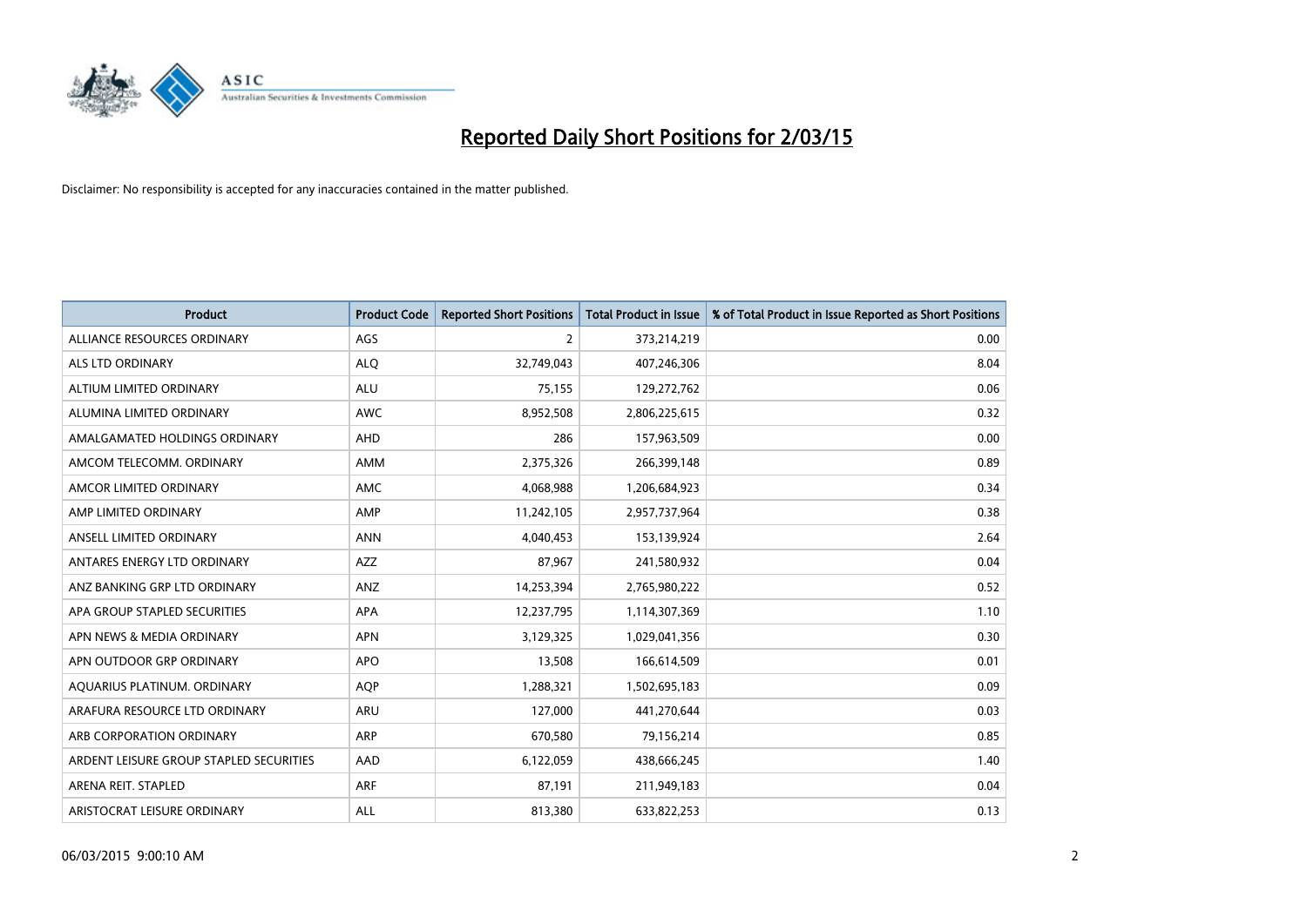

| <b>Product</b>                            | <b>Product Code</b> | <b>Reported Short Positions</b> | <b>Total Product in Issue</b> | % of Total Product in Issue Reported as Short Positions |
|-------------------------------------------|---------------------|---------------------------------|-------------------------------|---------------------------------------------------------|
| ARRIUM LTD ORDINARY                       | ARI                 | 170,551,149                     | 2,937,293,755                 | 5.81                                                    |
| ASALEO CARE LIMITED ORDINARY              | AHY                 | 7,459,726                       | 603,469,434                   | 1.24                                                    |
| ASCIANO LIMITED ORDINARY                  | <b>AIO</b>          | 7,682,177                       | 975,385,664                   | 0.79                                                    |
| ASHLEY SERVICES GRP ORDINARY              | <b>ASH</b>          | 498,972                         | 150,000,000                   | 0.33                                                    |
| ASPEN GROUP ORD/UNITS STAPLED             | <b>APZ</b>          | 38,927                          | 113,183,450                   | 0.03                                                    |
| ASTRO JAP PROP GROUP STAPLED US PROHIBIT. | AJA                 | 55,184                          | 66,449,934                    | 0.08                                                    |
| ASX LIMITED ORDINARY                      | ASX                 | 5,720,382                       | 193,595,162                   | 2.95                                                    |
| ATLAS IRON LIMITED ORDINARY               | <b>AGO</b>          | 102,831,119                     | 919,475,619                   | 11.18                                                   |
| AUCKLAND INTERNATION ORDINARY             | AIA                 | 112,383                         | 1,190,484,097                 | 0.01                                                    |
| AURIZON HOLDINGS LTD ORDINARY             | AZI                 | 5,045,650                       | 2,123,934,162                 | 0.24                                                    |
| AUSDRILL LIMITED ORDINARY                 | ASL                 | 24,409,262                      | 312,277,224                   | 7.82                                                    |
| AUSENCO LIMITED ORDINARY                  | <b>AAX</b>          | 394,575                         | 168,449,799                   | 0.23                                                    |
| AUSNET SERVICES STAPLED SECURITIES        | AST                 | 36,339,969                      | 3,466,913,009                 | 1.05                                                    |
| AUST CAREERS NETWORK ORDINARY             | <b>ACO</b>          | 500,000                         | 83,748,775                    | 0.60                                                    |
| AUST INDUSTRIAL REIT UNIT                 | ANI                 | 45,105                          | 96,288,031                    | 0.05                                                    |
| AUSTAL LIMITED ORDINARY                   | ASB                 | 84,279                          | 346,865,169                   | 0.02                                                    |
| AUSTBROKERS HOLDINGS ORDINARY             | <b>AUB</b>          | 106,675                         | 61,740,597                    | 0.17                                                    |
| AUSTIN ENGINEERING ORDINARY               | ANG                 | 367,699                         | 84,274,004                    | 0.44                                                    |
| <b>AUSTIN EXPLORATION ORDINARY</b>        | <b>AKK</b>          | 5,859,479                       | 332,607,790                   | 1.76                                                    |
| AUSTRALIAN AGRICULT. ORDINARY             | AAC                 | 3,580,829                       | 532,474,721                   | 0.67                                                    |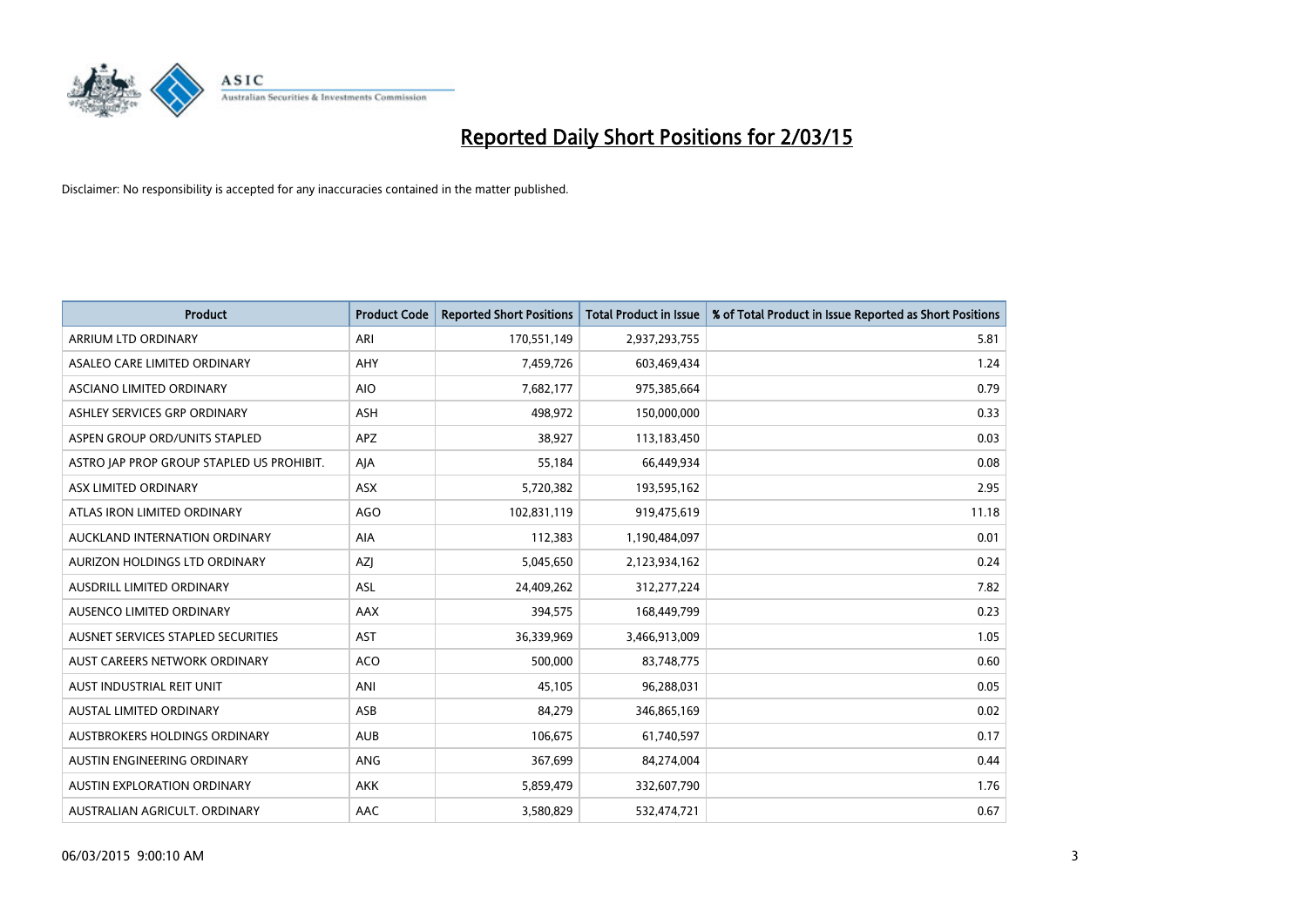

| <b>Product</b>                       | <b>Product Code</b> | <b>Reported Short Positions</b> | <b>Total Product in Issue</b> | % of Total Product in Issue Reported as Short Positions |
|--------------------------------------|---------------------|---------------------------------|-------------------------------|---------------------------------------------------------|
| AUSTRALIAN PHARM, ORDINARY           | API                 | 6,959,617                       | 488,115,883                   | 1.43                                                    |
| AUTOMOTIVE HOLDINGS ORDINARY         | AHE                 | 2,915,585                       | 306,437,941                   | 0.95                                                    |
| AVEO GROUP STAPLED SECURITIES        | <b>AOG</b>          | 552,155                         | 499,484,314                   | 0.11                                                    |
| AWE LIMITED ORDINARY                 | AWE                 | 24,766,170                      | 525,861,050                   | 4.71                                                    |
| <b>AZONTO PET LTD ORDINARY</b>       | <b>APY</b>          | 1                               | 1,159,375,100                 | 0.00                                                    |
| <b>BANDANNA ENERGY ORDINARY</b>      | <b>BND</b>          | 17,540,654                      | 528,481,199                   | 3.32                                                    |
| BANK OF QUEENSLAND. ORDINARY         | <b>BOQ</b>          | 5,410,223                       | 366,982,047                   | 1.47                                                    |
| <b>BANNERMAN RESOURCES ORDINARY</b>  | <b>BMN</b>          | 63,000                          | 339,718,258                   | 0.02                                                    |
| <b>BASE RES LIMITED ORDINARY</b>     | <b>BSE</b>          | 332,868                         | 563,902,771                   | 0.06                                                    |
| <b>BATHURST RES LTD. ORDINARY</b>    | <b>BRL</b>          | 207,998                         | 947,828,434                   | 0.02                                                    |
| BC IRON LIMITED ORDINARY             | BCI                 | 16,205,884                      | 196,196,992                   | 8.26                                                    |
| BEACH ENERGY LIMITED ORDINARY        | <b>BPT</b>          | 47,061,882                      | 1,297,496,886                 | 3.63                                                    |
| BEADELL RESOURCE LTD ORDINARY        | <b>BDR</b>          | 34,988,063                      | 798,657,280                   | 4.38                                                    |
| <b>BEGA CHEESE LTD ORDINARY</b>      | <b>BGA</b>          | 2,793,241                       | 152,602,945                   | 1.83                                                    |
| BENDIGO AND ADELAIDE ORDINARY        | <b>BEN</b>          | 16,478,265                      | 450,940,880                   | 3.65                                                    |
| BERKELEY RESOURCES ORDINARY          | <b>BKY</b>          | 255,316                         | 180,361,323                   | 0.14                                                    |
| BHP BILLITON LIMITED ORDINARY        | <b>BHP</b>          | 11,208,824                      | 3,211,691,105                 | 0.35                                                    |
| <b>BIGAIR GROUP LIMITED ORDINARY</b> | <b>BGL</b>          | 9,750                           | 174,695,976                   | 0.01                                                    |
| <b>BILLABONG ORDINARY</b>            | <b>BBG</b>          | 7,299,736                       | 990,370,034                   | 0.74                                                    |
| <b>BIONOMICS LIMITED ORDINARY</b>    | <b>BNO</b>          | 23,497                          | 417,669,567                   | 0.01                                                    |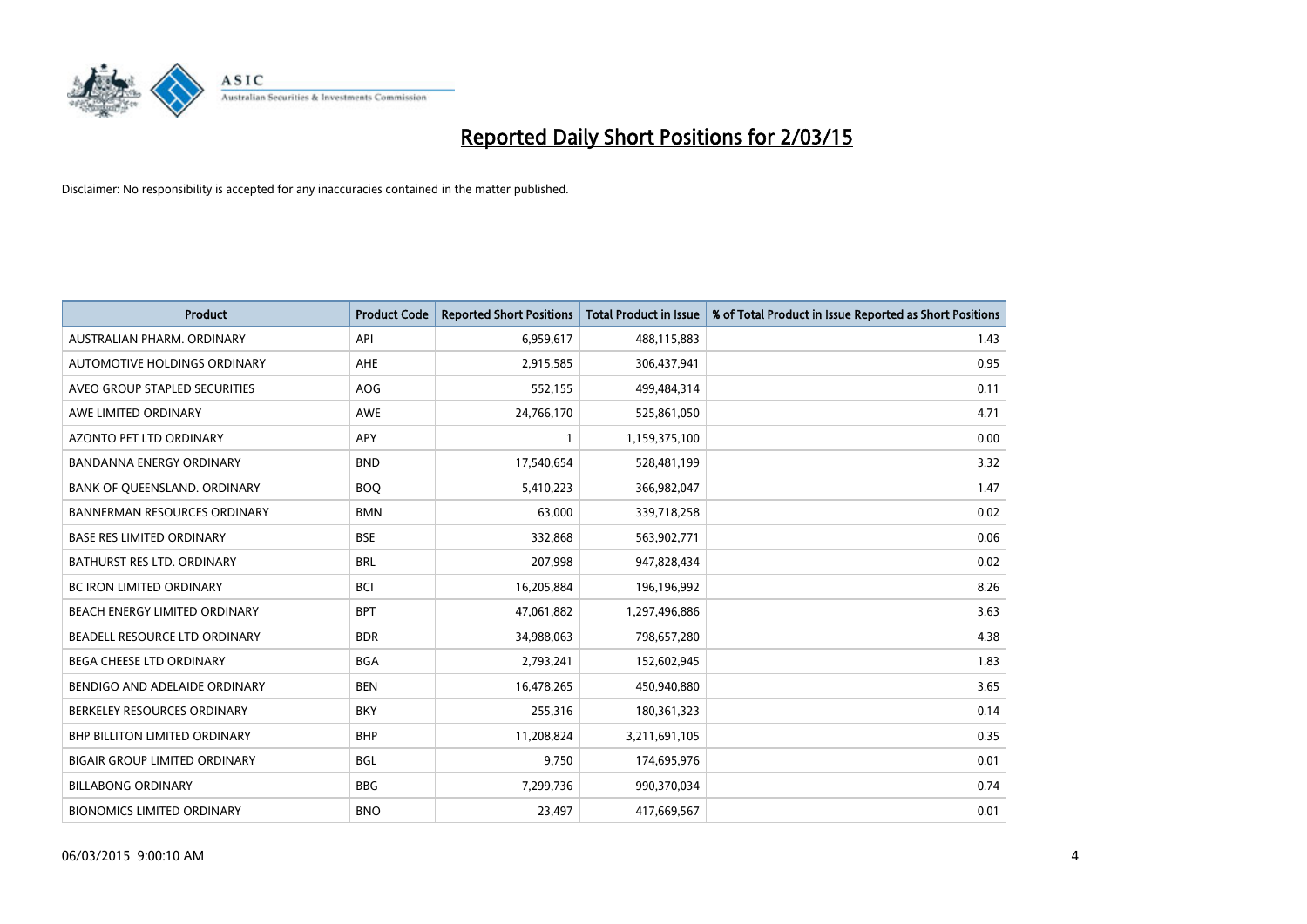

| <b>Product</b>                      | <b>Product Code</b> | <b>Reported Short Positions</b> | <b>Total Product in Issue</b> | % of Total Product in Issue Reported as Short Positions |
|-------------------------------------|---------------------|---------------------------------|-------------------------------|---------------------------------------------------------|
| <b>BLACKHAM RESOURCES ORDINARY</b>  | <b>BLK</b>          | 1,030,629                       | 177,864,434                   | 0.58                                                    |
| <b>BLACKMORES LIMITED ORDINARY</b>  | BKL                 | 18,122                          | 17,224,284                    | 0.11                                                    |
| <b>BLUESCOPE STEEL LTD ORDINARY</b> | <b>BSL</b>          | 4,116,207                       | 565,225,282                   | 0.73                                                    |
| <b>BOART LONGYEAR ORDINARY</b>      | <b>BLY</b>          | 13,199,837                      | 930,864,944                   | 1.42                                                    |
| <b>BORA BORA RESOURCES ORDINARY</b> | <b>BBR</b>          | 247,808                         | 35,970,000                    | 0.69                                                    |
| BORAL LIMITED, ORDINARY             | <b>BLD</b>          | 11,944,094                      | 782,736,249                   | 1.53                                                    |
| <b>BRADKEN LIMITED ORDINARY</b>     | <b>BKN</b>          | 5,024,414                       | 171,027,249                   | 2.94                                                    |
| <b>BRAMBLES LIMITED ORDINARY</b>    | <b>BXB</b>          | 3,849,048                       | 1,566,289,727                 | 0.25                                                    |
| BREVILLE GROUP LTD ORDINARY         | <b>BRG</b>          | 3,186,962                       | 130,095,322                   | 2.45                                                    |
| <b>BRICKWORKS LIMITED ORDINARY</b>  | <b>BKW</b>          | 31,715                          | 148,403,478                   | 0.02                                                    |
| BT INVESTMENT MNGMNT ORDINARY       | <b>BTT</b>          | 12,389                          | 292,408,424                   | 0.00                                                    |
| <b>BURSON GROUP LTD ORDINARY</b>    | <b>BAP</b>          | 506,858                         | 163,585,666                   | 0.31                                                    |
| <b>BURU ENERGY ORDINARY</b>         | <b>BRU</b>          | 15,778,489                      | 339,997,078                   | 4.64                                                    |
| <b>BWP TRUST ORDINARY UNITS</b>     | <b>BWP</b>          | 17,079,883                      | 642,383,803                   | 2.66                                                    |
| <b>CABCHARGE AUSTRALIA ORDINARY</b> | CAB                 | 8,407,529                       | 120,430,683                   | 6.98                                                    |
| <b>CADENCE CAPITAL ORDINARY</b>     | <b>CDM</b>          | 170,000                         | 199,990,438                   | 0.09                                                    |
| CALTEX AUSTRALIA ORDINARY           | <b>CTX</b>          | 226,145                         | 270,000,000                   | 0.08                                                    |
| CAPE LAMBERT RES LTD ORDINARY       | <b>CFE</b>          | 280,137                         | 626,686,586                   | 0.04                                                    |
| <b>CAPITOL HEALTH ORDINARY</b>      | CAI                 | 356,149                         | 522,280,212                   | 0.07                                                    |
| <b>CARDNO LIMITED ORDINARY</b>      | CDD                 | 16,503,417                      | 164,564,684                   | 10.03                                                   |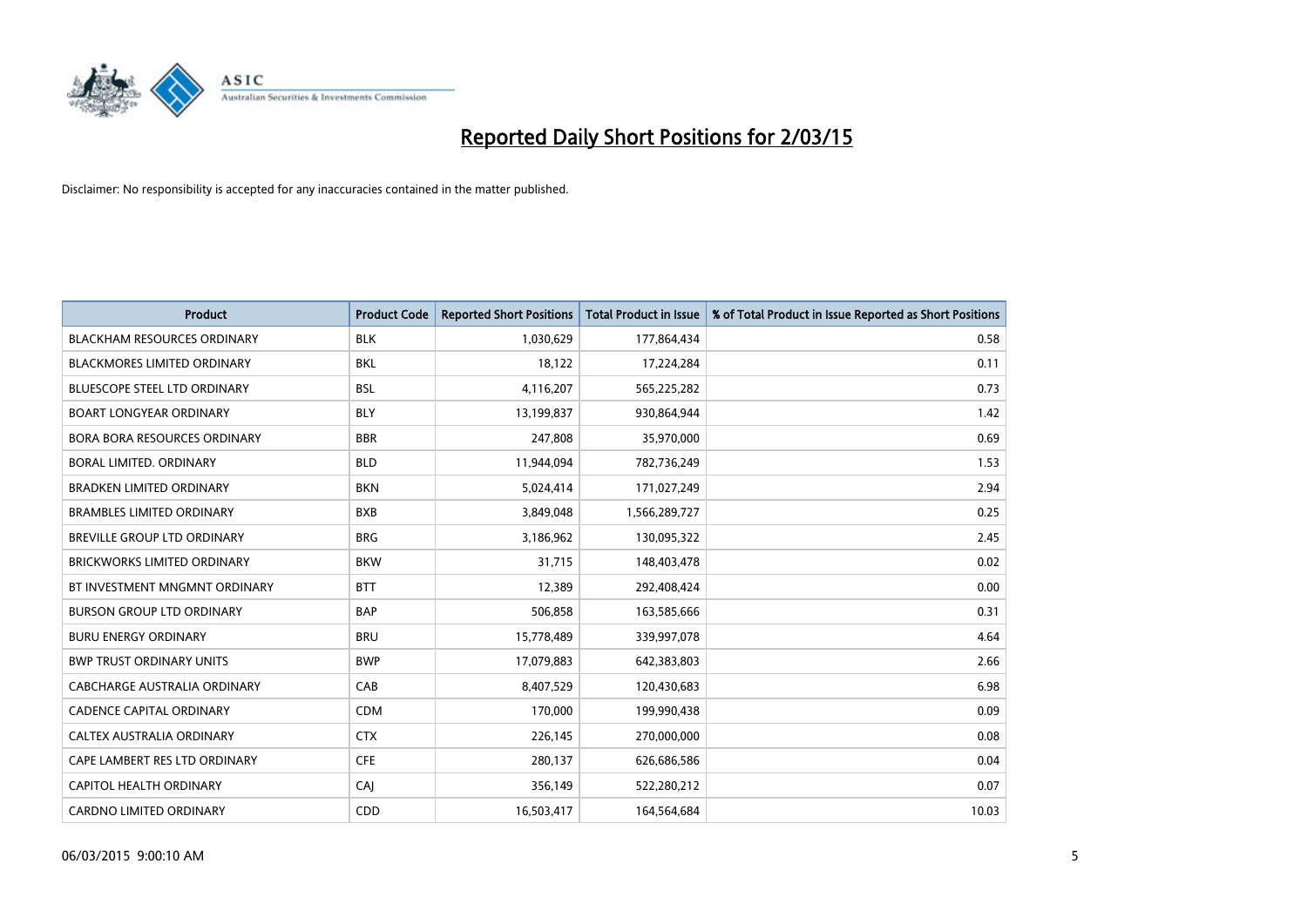

| <b>Product</b>                          | <b>Product Code</b> | <b>Reported Short Positions</b> | <b>Total Product in Issue</b> | % of Total Product in Issue Reported as Short Positions |
|-----------------------------------------|---------------------|---------------------------------|-------------------------------|---------------------------------------------------------|
| CARNARVON PETROLEUM ORDINARY            | <b>CVN</b>          | 1,928,601                       | 988,295,069                   | 0.20                                                    |
| <b>CARNEGIE WAVE ENERGY ORDINARY</b>    | <b>CWE</b>          | 62,432                          | 1,748,807,098                 | 0.00                                                    |
| CARSALES.COM LTD ORDINARY               | <b>CRZ</b>          | 1,541,318                       | 239,001,759                   | 0.64                                                    |
| CARSALES.COM LTD. ORDINARY              | CAR                 | 7,301,378                       | 239,001,759                   | 3.05                                                    |
| <b>CASH CONVERTERS ORDINARY</b>         | CCV                 | 4,286,375                       | 478,876,525                   | 0.90                                                    |
| CEDAR WOODS PROP. ORDINARY              | <b>CWP</b>          | 222,802                         | 78,336,371                    | 0.28                                                    |
| CENTRAL PETROLEUM ORDINARY              | <b>CTP</b>          | 5,736                           | 368,718,957                   | 0.00                                                    |
| CENTURIA METRO REIT STAPLED             | <b>CMA</b>          | 698,404                         | 71,500,158                    | 0.98                                                    |
| CFS RETAIL TRUST GRP STAPLED SECURITIES | <b>CFX</b>          | 4,604,835                       | 3,050,355,727                 | 0.15                                                    |
| <b>CHALLENGER LIMITED ORDINARY</b>      | <b>CGF</b>          | 2,717,195                       | 569,725,821                   | 0.48                                                    |
| CHARTER HALL GROUP STAPLED US PROHIBIT. | <b>CHC</b>          | 2,713,201                       | 355,161,540                   | 0.76                                                    |
| <b>CHARTER HALL RETAIL UNITS</b>        | <b>COR</b>          | 11,466,176                      | 372,893,153                   | 3.07                                                    |
| <b>CHORUS LIMITED ORDINARY</b>          | <b>CNU</b>          | 150,064                         | 396,369,767                   | 0.04                                                    |
| CLINUVEL PHARMACEUT, ORDINARY           | <b>CUV</b>          | 3,852                           | 44,497,287                    | 0.01                                                    |
| COAL OF AFRICA LTD ORDINARY             | <b>CZA</b>          | 426                             | 1,599,368,613                 | 0.00                                                    |
| COCA-COLA AMATIL ORDINARY               | <b>CCL</b>          | 21,243,386                      | 763,590,249                   | 2.78                                                    |
| COCHLEAR LIMITED ORDINARY               | <b>COH</b>          | 4,179,347                       | 57,081,775                    | 7.32                                                    |
| <b>COCKATOO COAL ORDINARY</b>           | <b>COK</b>          | 167,987                         | 46,335,196,929                | 0.00                                                    |
| <b>CODAN LIMITED ORDINARY</b>           | <b>CDA</b>          | 2,461                           | 177,063,244                   | 0.00                                                    |
| <b>COFFEY INTERNATIONAL ORDINARY</b>    | <b>COF</b>          | 4,158                           | 255,833,165                   | 0.00                                                    |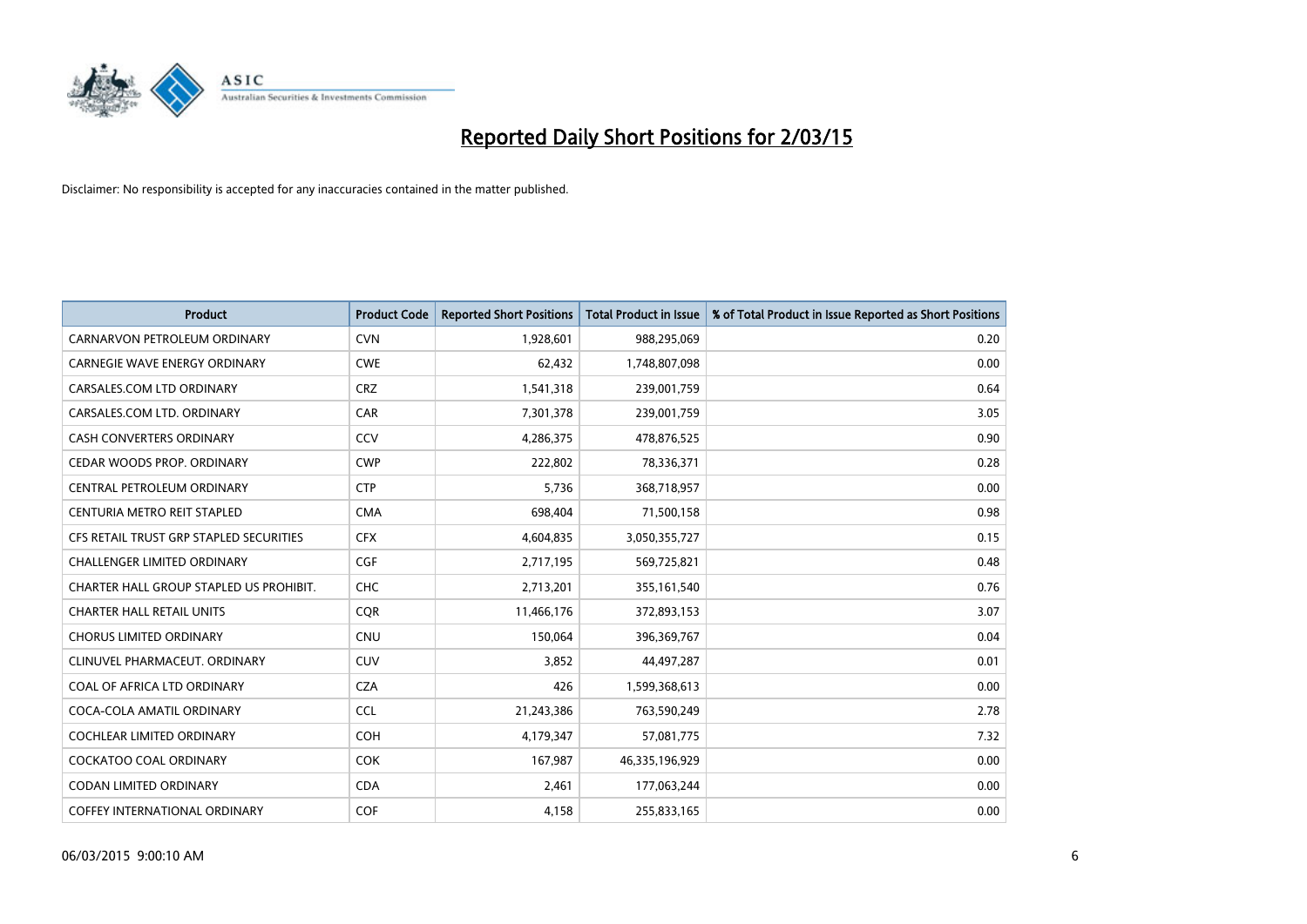

| <b>Product</b>                          | <b>Product Code</b> | <b>Reported Short Positions</b> | <b>Total Product in Issue</b> | % of Total Product in Issue Reported as Short Positions |
|-----------------------------------------|---------------------|---------------------------------|-------------------------------|---------------------------------------------------------|
| <b>COKAL LTD ORDINARY</b>               | <b>CKA</b>          | 6.820                           | 471,487,926                   | 0.00                                                    |
| <b>COLLECTION HOUSE ORDINARY</b>        | <b>CLH</b>          | 1,325,212                       | 130,443,227                   | 1.02                                                    |
| COMMONWEALTH BANK, ORDINARY             | <b>CBA</b>          | 15,904,946                      | 1,621,319,194                 | 0.98                                                    |
| <b>COMPASS RESOURCES ORDINARY</b>       | <b>CMR</b>          | 7,472                           | 1,403,744,100                 | 0.00                                                    |
| <b>COMPUTERSHARE LTD ORDINARY</b>       | <b>CPU</b>          | 5,577,593                       | 556,203,079                   | 1.00                                                    |
| <b>COOPER ENERGY LTD ORDINARY</b>       | <b>COE</b>          | 580,840                         | 331,905,323                   | 0.18                                                    |
| <b>CORP TRAVEL LIMITED ORDINARY</b>     | <b>CTD</b>          | 1,095,474                       | 96,993,355                    | 1.13                                                    |
| COVER-MORE GRP LTD ORDINARY             | <b>CVO</b>          | 7,761,764                       | 317,750,000                   | 2.44                                                    |
| <b>CREDIT CORP GROUP ORDINARY</b>       | <b>CCP</b>          | 397,896                         | 46,296,407                    | 0.86                                                    |
| <b>CROMWELL PROP STAPLED SECURITIES</b> | <b>CMW</b>          | 30,213,389                      | 1,737,728,114                 | 1.74                                                    |
| CROWN RESORTS LTD ORDINARY              | <b>CWN</b>          | 16,841,200                      | 728,394,185                   | 2.31                                                    |
| <b>CSG LIMITED ORDINARY</b>             | CSV                 | 377,791                         | 284,148,839                   | 0.13                                                    |
| <b>CSL LIMITED ORDINARY</b>             | <b>CSL</b>          | 1,348,245                       | 473,895,326                   | 0.28                                                    |
| <b>CSR LIMITED ORDINARY</b>             | <b>CSR</b>          | 9,933,040                       | 506,000,315                   | 1.96                                                    |
| <b>CUDECO LIMITED ORDINARY</b>          | CDU                 | 8,558,191                       | 248,722,167                   | 3.44                                                    |
| DECMIL GROUP LIMITED ORDINARY           | <b>DCG</b>          | 767,403                         | 168,657,794                   | 0.46                                                    |
| DEXUS PROPERTY GROUP STAPLED UNITS      | <b>DXS</b>          | 2,976,007                       | 905,531,797                   | 0.33                                                    |
| DICK SMITH HLDGS ORDINARY               | <b>DSH</b>          | 15,854,116                      | 236,511,364                   | 6.70                                                    |
| DISCOVERY METALS LTD ORDINARY           | <b>DML</b>          | 364,438                         | 644,039,581                   | 0.06                                                    |
| DOMINO PIZZA ENTERPR ORDINARY           | <b>DMP</b>          | 1,222,191                       | 86,560,773                    | 1.41                                                    |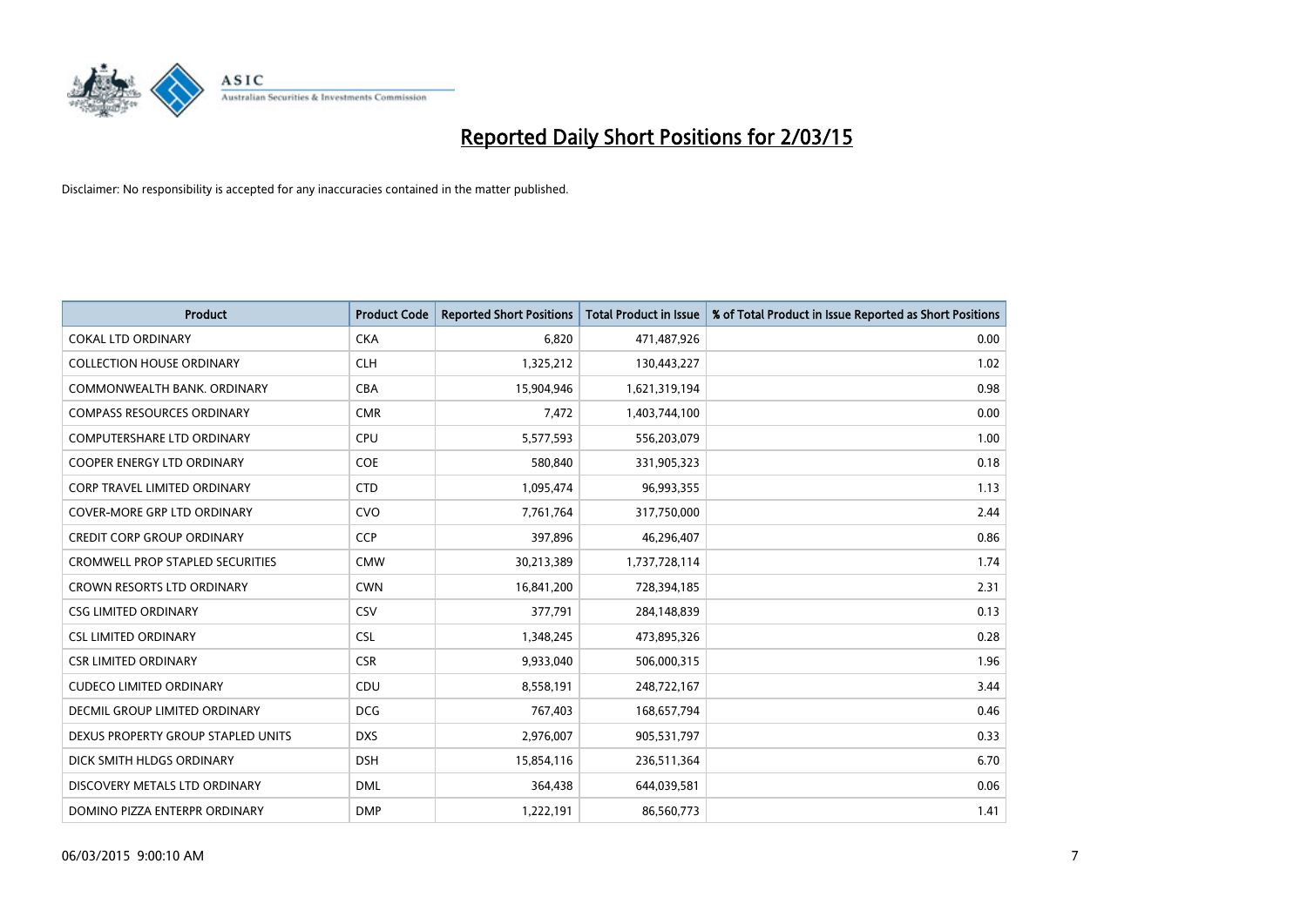

| <b>Product</b>                         | <b>Product Code</b> | <b>Reported Short Positions</b> | <b>Total Product in Issue</b> | % of Total Product in Issue Reported as Short Positions |
|----------------------------------------|---------------------|---------------------------------|-------------------------------|---------------------------------------------------------|
| DONACO INTERNATIONAL ORDINARY          | <b>DNA</b>          | 11,463,800                      | 617,285,804                   | 1.86                                                    |
| DOWNER EDI LIMITED ORDINARY            | <b>DOW</b>          | 22,100,966                      | 435,399,975                   | 5.08                                                    |
| DRILLSEARCH ENERGY ORDINARY            | <b>DLS</b>          | 11,623,910                      | 461,101,450                   | 2.52                                                    |
| DUET GROUP STAPLED US PROHIBIT.        | <b>DUE</b>          | 17,467,557                      | 1,493,678,915                 | 1.17                                                    |
| <b>DULUXGROUP LIMITED ORDINARY</b>     | <b>DLX</b>          | 759,971                         | 388,543,268                   | 0.20                                                    |
| ECHO ENTERTAINMENT ORDINARY            | EGP                 | 4,684,429                       | 825,672,730                   | 0.57                                                    |
| <b>ELDERS LIMITED ORDINARY</b>         | <b>ELD</b>          | 712,897                         | 83,734,671                    | 0.85                                                    |
| <b>EMECO HOLDINGS ORDINARY</b>         | <b>EHL</b>          | 14,834,669                      | 599,675,707                   | 2.47                                                    |
| <b>ENDEAVOUR MIN CORP CDI 1:1</b>      | <b>EVR</b>          | 69,262                          | 45,886,643                    | 0.15                                                    |
| <b>ENERGY RESOURCES ORDINARY 'A'</b>   | <b>ERA</b>          | 9,899,163                       | 517,725,062                   | 1.91                                                    |
| <b>ENERGY WORLD CORPOR. ORDINARY</b>   | <b>EWC</b>          | 47,831,148                      | 1,734,166,672                 | 2.76                                                    |
| <b>ENSOGO LIMITED ORDINARY</b>         | E88                 | 212,387                         | 426,069,834                   | 0.05                                                    |
| EQUITY TRUSTEES ORDINARY               | EQT                 | 51,337                          | 19,270,117                    | 0.27                                                    |
| ERM POWER LIMITED ORDINARY             | EPW                 | 70,670                          | 241,689,186                   | 0.03                                                    |
| ESTIA HEALTH LTD ORDINARY              | EHE                 | 1,082,924                       | 180,885,580                   | 0.60                                                    |
| EVOLUTION MINING LTD ORDINARY          | <b>EVN</b>          | 9,761,678                       | 714,921,647                   | 1.37                                                    |
| FAIRFAX MEDIA LTD ORDINARY             | <b>FXI</b>          | 41,205,636                      | 2,420,475,546                 | 1.70                                                    |
| FANTASTIC HOLDINGS ORDINARY            | <b>FAN</b>          | 378                             | 103,257,398                   | 0.00                                                    |
| FAR LTD ORDINARY                       | <b>FAR</b>          | 10,582,034                      | 3,127,058,427                 | 0.34                                                    |
| FEDERATION CNTRES ORD/UNIT STAPLED SEC | <b>FDC</b>          | 3,719,996                       | 1,427,641,565                 | 0.26                                                    |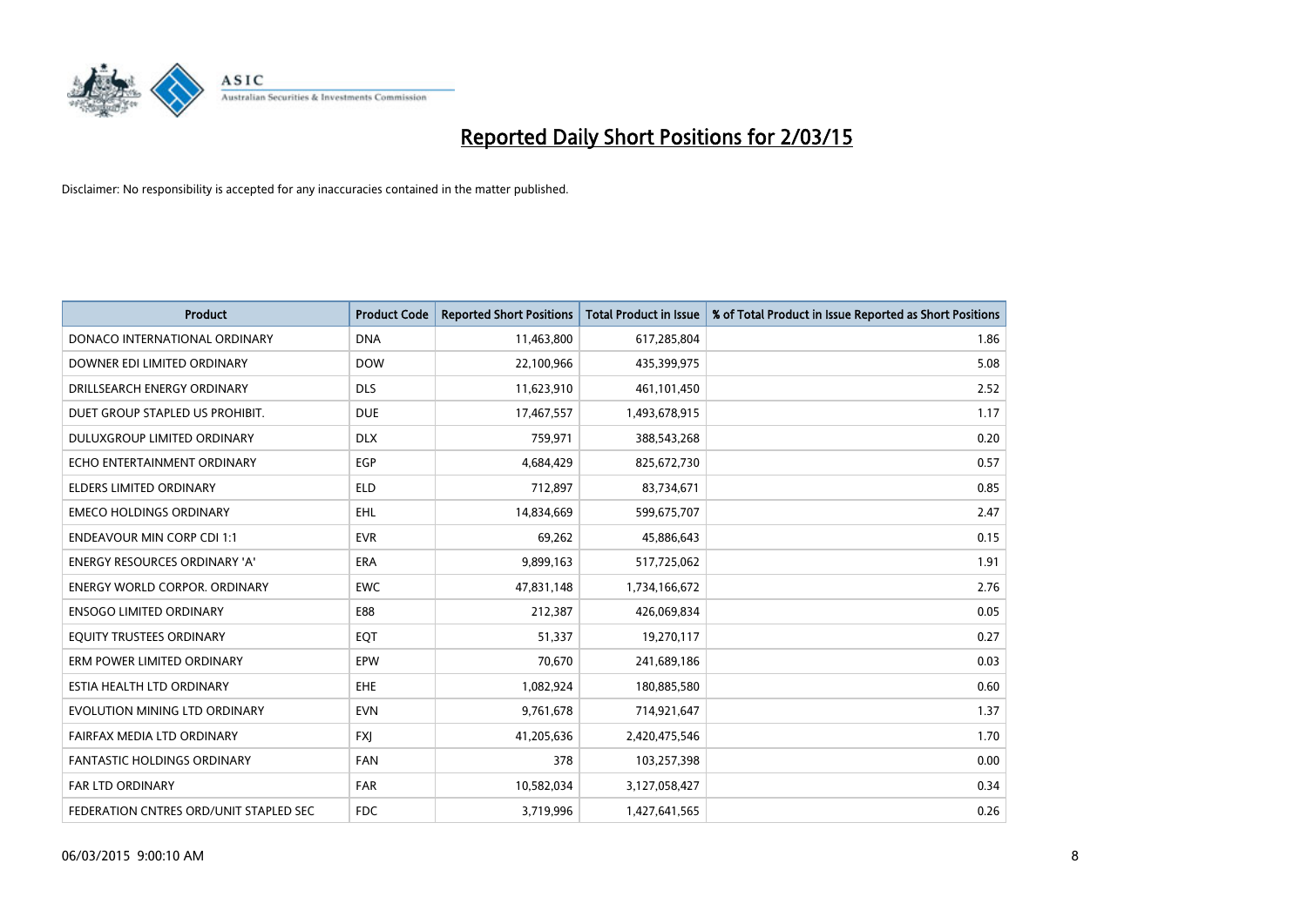

| <b>Product</b>                             | <b>Product Code</b> | <b>Reported Short Positions</b> | <b>Total Product in Issue</b> | % of Total Product in Issue Reported as Short Positions |
|--------------------------------------------|---------------------|---------------------------------|-------------------------------|---------------------------------------------------------|
| FISHER & PAYKEL H. ORDINARY                | <b>FPH</b>          | 40,924                          | 557,927,884                   | 0.01                                                    |
| FLEETWOOD CORP ORDINARY                    | <b>FWD</b>          | 1,237,663                       | 61,039,412                    | 2.03                                                    |
| FLETCHER BUILDING ORDINARY                 | <b>FBU</b>          | 1,037,969                       | 687,854,788                   | 0.15                                                    |
| FLEXIGROUP LIMITED ORDINARY                | FXL                 | 7,892,075                       | 304,096,060                   | 2.60                                                    |
| FLIGHT CENTRE TRAVEL ORDINARY              | <b>FLT</b>          | 8,726,610                       | 100,738,723                   | 8.66                                                    |
| FLINDERS MINES LTD ORDINARY                | <b>FMS</b>          | 56,089                          | 2,762,995,689                 | 0.00                                                    |
| <b>FOCUS MINERALS LTD ORDINARY</b>         | <b>FML</b>          | 2,433,385                       | 9,137,375,877                 | 0.03                                                    |
| FOLKESTONE EDU TRUST UNITS                 | <b>FET</b>          | 43,549                          | 244,378,866                   | 0.02                                                    |
| FONTERRA SHARE FUND ORDINARY UNITS         | <b>FSF</b>          | 114,537                         | 121,855,834                   | 0.09                                                    |
| FORTESCUE METALS GRP ORDINARY              | <b>FMG</b>          | 342,432,849                     | 3,113,798,151                 | 11.00                                                   |
| FREEDOM FOOD LTD ORDINARY                  | <b>FNP</b>          | 283                             | 152,689,663                   | 0.00                                                    |
| <b>G.U.D. HOLDINGS ORDINARY</b>            | GUD                 | 2,264,840                       | 70,939,492                    | 3.19                                                    |
| <b>G8 EDUCATION LIMITED ORDINARY</b>       | <b>GEM</b>          | 15,614,756                      | 359,151,207                   | 4.35                                                    |
| <b>GALAXY RESOURCES ORDINARY</b>           | GXY                 | 831,022                         | 1,064,783,990                 | 0.08                                                    |
| <b>GDI PROPERTY GRP STAPLED SECURITIES</b> | GDI                 | 457,090                         | 567,575,025                   | 0.08                                                    |
| <b>GENESIS ENERGY LTD ORDINARY</b>         | <b>GNE</b>          | 156,728                         | 1,000,000,000                 | 0.02                                                    |
| <b>GENWORTH MORTGAGE ORDINARY</b>          | <b>GMA</b>          | 20,210,356                      | 650,000,000                   | 3.11                                                    |
| <b>GEODYNAMICS LIMITED ORDINARY</b>        | GDY                 | 819                             | 435,880,130                   | 0.00                                                    |
| <b>GINDALBIE METALS LTD ORDINARY</b>       | GBG                 | 14,638,002                      | 1,495,448,025                 | 0.98                                                    |
| <b>GOLD ROAD RES LTD ORDINARY</b>          | <b>GOR</b>          | 882,332                         | 594,881,822                   | 0.15                                                    |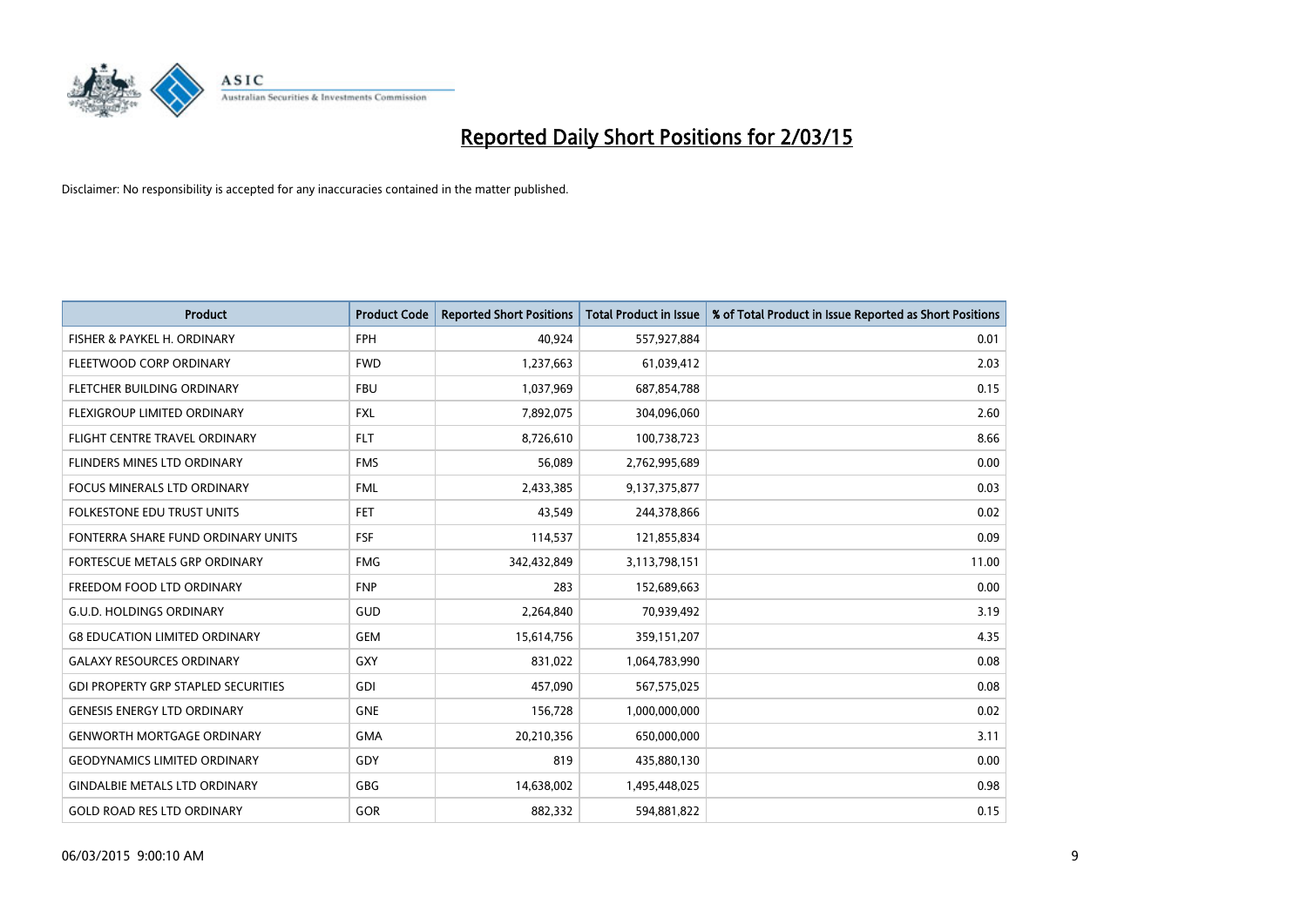

| <b>Product</b>                                   | <b>Product Code</b> | <b>Reported Short Positions</b> | <b>Total Product in Issue</b> | % of Total Product in Issue Reported as Short Positions |
|--------------------------------------------------|---------------------|---------------------------------|-------------------------------|---------------------------------------------------------|
| <b>GOODMAN FIELDER, ORDINARY</b>                 | <b>GFF</b>          | 1,430,557                       | 1,955,559,207                 | 0.07                                                    |
| <b>GOODMAN GROUP STAPLED</b>                     | <b>GMG</b>          | 1,873,921                       | 1,753,035,922                 | 0.11                                                    |
| <b>GPT GROUP STAPLED SEC.</b>                    | GPT                 | 5,491,521                       | 1,764,462,756                 | 0.31                                                    |
| <b>GRAINCORP LIMITED A CLASS ORDINARY</b>        | <b>GNC</b>          | 11,852,779                      | 228,855,628                   | 5.18                                                    |
| <b>GRANGE RESOURCES, ORDINARY</b>                | GRR                 | 112,613                         | 1,157,338,698                 | 0.01                                                    |
| <b>GREENCROSS LIMITED ORDINARY</b>               | <b>GXL</b>          | 2,027,406                       | 111,447,503                   | 1.82                                                    |
| <b>GREENLAND MIN EN LTD ORDINARY</b>             | GGG                 | 3,946,607                       | 669,389,552                   | 0.59                                                    |
| GREENLAND MIN EN LTD RIGHTS 26-JUN-14            | GGGR                | 3,842                           | 88,685,050                    | 0.00                                                    |
| <b>GROWTHPOINT PROPERTY ORD/UNIT STAPLED SEC</b> | GOZ                 | 696,850                         | 554,602,697                   | 0.13                                                    |
| <b>GRYPHON MINERALS LTD ORDINARY</b>             | GRY                 | 1,326,849                       | 401,290,987                   | 0.33                                                    |
| <b>GWA GROUP LTD ORDINARY</b>                    | <b>GWA</b>          | 14,252,485                      | 306,533,770                   | 4.65                                                    |
| HARVEY NORMAN ORDINARY                           | <b>HVN</b>          | 29,264,510                      | 1,110,603,911                 | 2.64                                                    |
| HEALTHSCOPE LIMITED. ORDINARY                    | <b>HSO</b>          | 9,708,107                       | 1,732,094,838                 | 0.56                                                    |
| <b>HENDERSON GROUP CDI 1:1</b>                   | <b>HGG</b>          | 2,211,986                       | 753,392,858                   | 0.29                                                    |
| HFA HOLDINGS LIMITED ORDINARY                    | <b>HFA</b>          | 308                             | 162,147,897                   | 0.00                                                    |
| <b>HIGHLANDS PACIFIC ORDINARY</b>                | <b>HIG</b>          |                                 | 920,577,086                   | 0.00                                                    |
| HILLGROVE RES LTD ORDINARY                       | <b>HGO</b>          | 109,596                         | 147,798,623                   | 0.07                                                    |
| <b>HILLS LTD ORDINARY</b>                        | <b>HIL</b>          | 2,185,767                       | 231,985,526                   | 0.94                                                    |
| HORIZON OIL LIMITED ORDINARY                     | <b>HZN</b>          | 49,182,764                      | 1,301,981,265                 | 3.78                                                    |
| HOTEL PROPERTY STAPLED                           | <b>HPI</b>          | 67,161                          | 146, 105, 439                 | 0.05                                                    |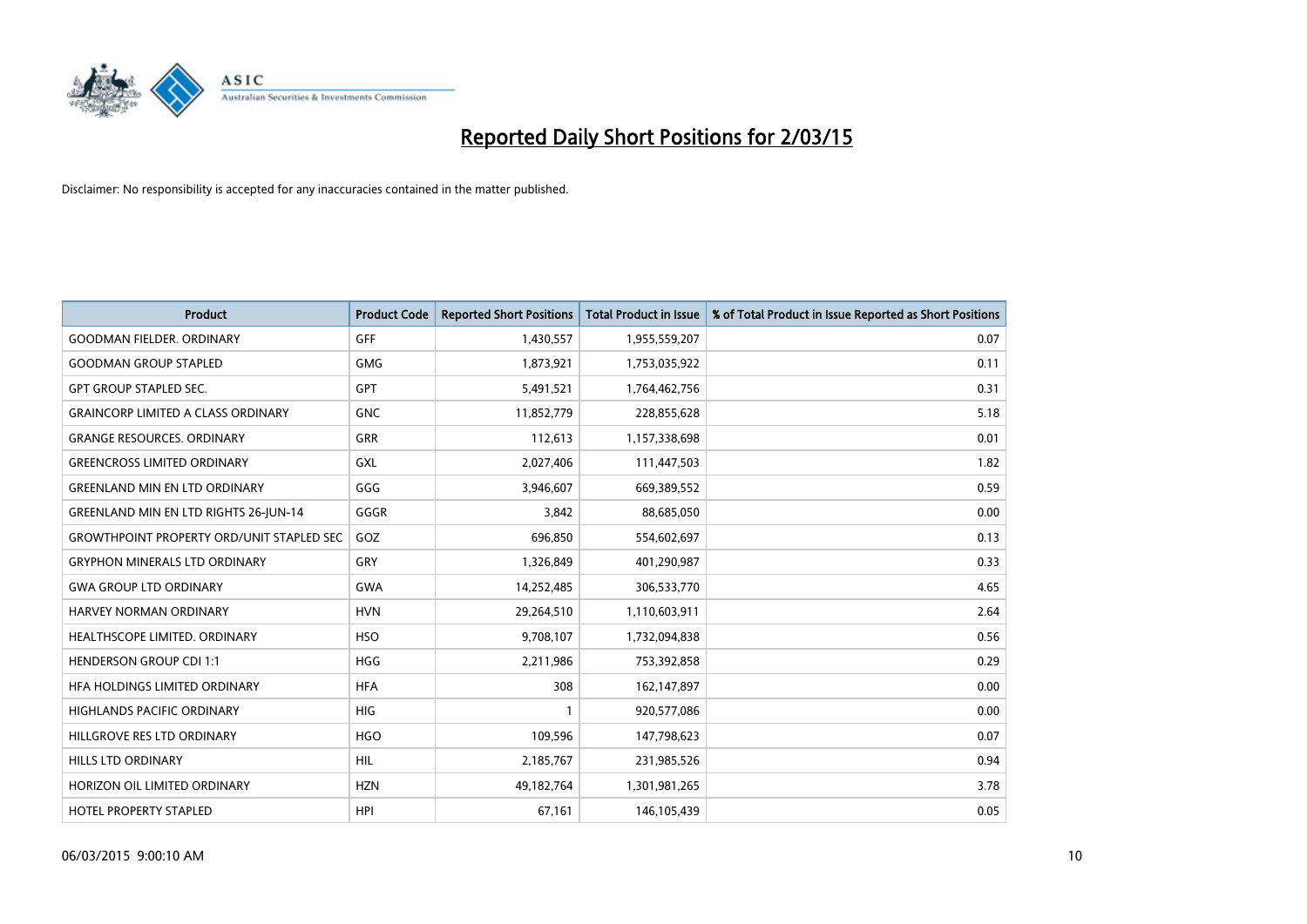

| <b>Product</b>                                | <b>Product Code</b> | <b>Reported Short Positions</b> | <b>Total Product in Issue</b> | % of Total Product in Issue Reported as Short Positions |
|-----------------------------------------------|---------------------|---------------------------------|-------------------------------|---------------------------------------------------------|
| <b>ICAR ASIA LTD ORDINARY</b>                 | ICQ                 | 182,177                         | 217,769,656                   | 0.08                                                    |
| <b>IINET LIMITED ORDINARY</b>                 | <b>IIN</b>          | 8,334,210                       | 162,950,896                   | 5.11                                                    |
| <b>ILUKA RESOURCES ORDINARY</b>               | ILU                 | 24,720,768                      | 418,700,517                   | 5.90                                                    |
| <b>IMDEX LIMITED ORDINARY</b>                 | <b>IMD</b>          | 1,958,020                       | 216,203,136                   | 0.91                                                    |
| IMF BENTHAM LTD ORDINARY                      | <b>IMF</b>          | 4,020,244                       | 166,580,957                   | 2.41                                                    |
| <b>INCITEC PIVOT ORDINARY</b>                 | <b>IPL</b>          | 24,221,607                      | 1,675,621,466                 | 1.45                                                    |
| <b>INDEPENDENCE GROUP ORDINARY</b>            | <b>IGO</b>          | 2,358,078                       | 234,256,573                   | 1.01                                                    |
| <b>INDUSTRIA REIT STAPLED</b>                 | <b>IDR</b>          | 735,172                         | 125,000,001                   | 0.59                                                    |
| <b>INFIGEN ENERGY STAPLED SECURITIES</b>      | <b>IFN</b>          | 3,401,890                       | 767,887,581                   | 0.44                                                    |
| <b>INFOMEDIA LTD ORDINARY</b>                 | <b>IFM</b>          | 920,193                         | 307,877,687                   | 0.30                                                    |
| INGENIA GROUP STAPLED SECURITIES              | <b>INA</b>          | 10,790,997                      | 878,851,910                   | 1.23                                                    |
| <b>INSURANCE AUSTRALIA ORDINARY</b>           | IAG                 | 15,117,987                      | 2,341,618,048                 | 0.65                                                    |
| <b>INTREPID MINES ORDINARY</b>                | <b>IAU</b>          | 1,113,437                       | 369,869,196                   | 0.30                                                    |
| INTUERI EDU GRP LTD ORDINARY                  | IQE                 | 996                             | 100,000,000                   | 0.00                                                    |
| <b>INVESTA OFFICE FUND STAPLED SECURITIES</b> | <b>IOF</b>          | 822,242                         | 614,047,458                   | 0.13                                                    |
| <b>INVOCARE LIMITED ORDINARY</b>              | <b>IVC</b>          | 3,601,751                       | 110,030,298                   | 3.27                                                    |
| <b>IOOF HOLDINGS LTD ORDINARY</b>             | IFL                 | 13,439,208                      | 300,133,752                   | 4.48                                                    |
| <b>IPH LIMITED ORDINARY</b>                   | <b>IPH</b>          | 566,666                         | 157,559,499                   | 0.36                                                    |
| <b>IPROPERTY GROUP LTD ORDINARY</b>           | <b>IPP</b>          | 3,645,360                       | 186,703,204                   | 1.95                                                    |
| <b>IRESS LIMITED ORDINARY</b>                 | <b>IRE</b>          | 4,976,213                       | 159,097,319                   | 3.13                                                    |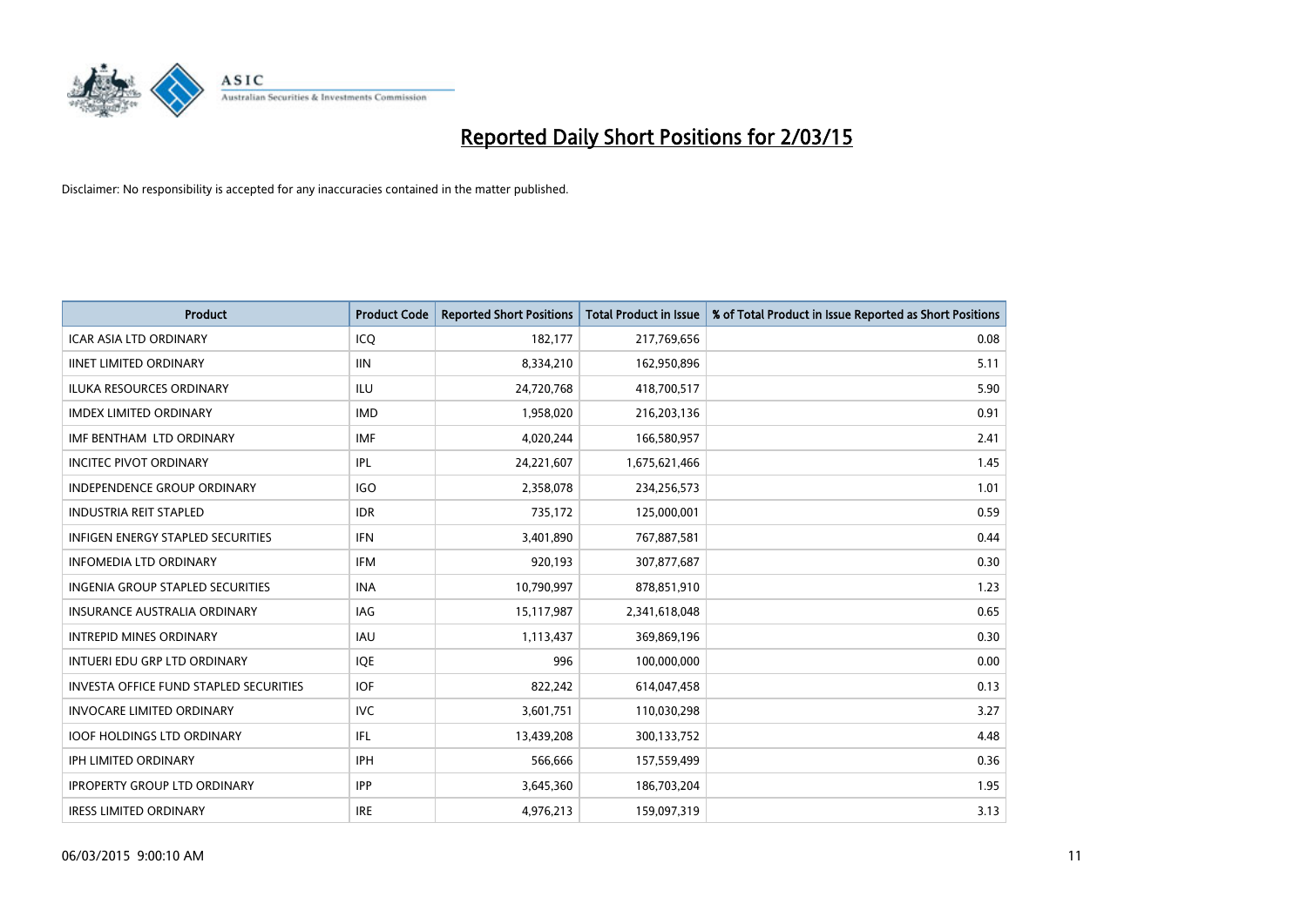

| <b>Product</b>                           | <b>Product Code</b> | <b>Reported Short Positions</b> | <b>Total Product in Issue</b> | % of Total Product in Issue Reported as Short Positions |
|------------------------------------------|---------------------|---------------------------------|-------------------------------|---------------------------------------------------------|
| <b>ISELECT LTD ORDINARY</b>              | <b>ISU</b>          | 1,101,399                       | 261,489,894                   | 0.42                                                    |
| <b>ISENTIA GROUP LTD ORDINARY</b>        | <b>ISD</b>          | 301,291                         | 200,000,001                   | 0.15                                                    |
| <b>ISENTRIC LTD. ORDINARY</b>            | ICU                 | 39,829                          | 134,703,703                   | 0.03                                                    |
| JAMES HARDIE INDUST CHESS DEPOSITARY INT | <b>IHX</b>          | 14,181,109                      | 445,309,478                   | 3.18                                                    |
| <b>JAPARA HEALTHCARE LT ORDINARY</b>     | <b>IHC</b>          | 20,225,903                      | 263,046,592                   | 7.69                                                    |
| <b>JB HI-FI LIMITED ORDINARY</b>         | <b>JBH</b>          | 8,759,644                       | 98,976,083                    | 8.85                                                    |
| KAROON GAS AUSTRALIA ORDINARY            | <b>KAR</b>          | 23,638,736                      | 246,621,832                   | 9.59                                                    |
| KATHMANDU HOLD LTD ORDINARY              | <b>KMD</b>          | 9,777,605                       | 201,484,583                   | 4.85                                                    |
| <b>KBL MINING LIMITED ORDINARY</b>       | <b>KBL</b>          | 1.820                           | 495,765,509                   | 0.00                                                    |
| KINGSGATE CONSOLID. ORDINARY             | <b>KCN</b>          | 19,576,369                      | 223,584,937                   | 8.76                                                    |
| KINGSROSE MINING LTD ORDINARY            | <b>KRM</b>          | 458,494                         | 358,611,493                   | 0.13                                                    |
| <b>KOGI IRON LTD ORDINARY</b>            | <b>KFE</b>          | 1,153,603                       | 376,669,836                   | 0.31                                                    |
| LEIGHTON HOLDINGS ORDINARY               | LEI                 | 6,253,497                       | 338,503,563                   | 1.85                                                    |
| LEND LEASE GROUP UNIT/ORD STAPLED        | LLC                 | 1,882,160                       | 579,596,726                   | 0.32                                                    |
| LIQUEFIED NATURAL ORDINARY               | <b>LNG</b>          | 13,878,288                      | 462,793,201                   | 3.00                                                    |
| LONESTAR RESO LTD ORDINARY               | LNR                 | 111,680                         | 752,187,211                   | 0.01                                                    |
| LYNAS CORPORATION ORDINARY               | <b>LYC</b>          | 82,387,679                      | 3,370,992,404                 | 2.44                                                    |
| <b>M2 GRP LTD ORDINARY</b>               | <b>MTU</b>          | 1,470,850                       | 181,905,060                   | 0.81                                                    |
| <b>MACA LIMITED ORDINARY</b>             | <b>MLD</b>          | 1,451,888                       | 232,676,373                   | 0.62                                                    |
| <b>MACMAHON HOLDINGS ORDINARY</b>        | <b>MAH</b>          | 30,349                          | 1,261,699,966                 | 0.00                                                    |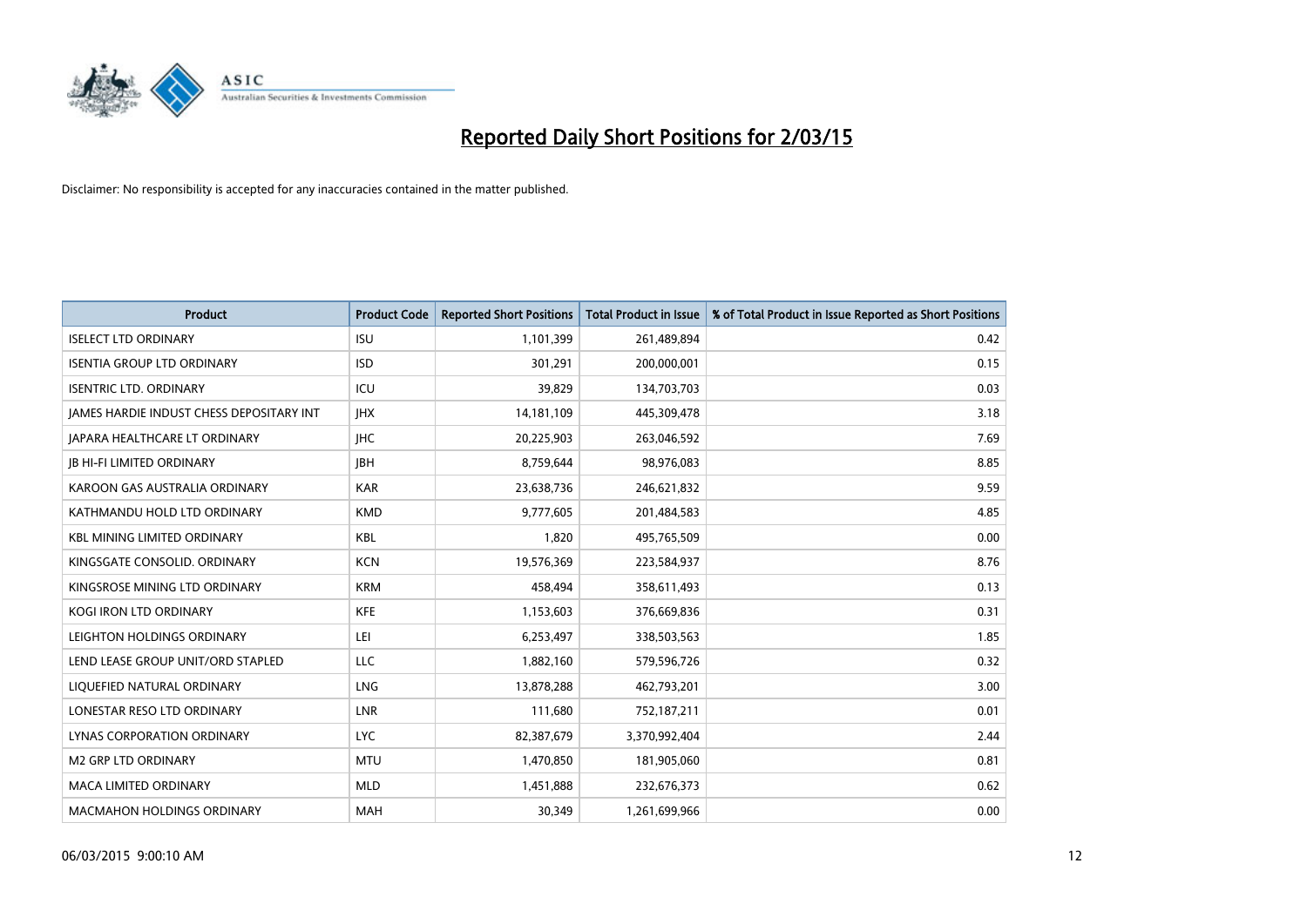

| <b>Product</b>                        | <b>Product Code</b> | <b>Reported Short Positions</b> | <b>Total Product in Issue</b> | % of Total Product in Issue Reported as Short Positions |
|---------------------------------------|---------------------|---------------------------------|-------------------------------|---------------------------------------------------------|
| MACO ATLAS ROADS GRP ORDINARY STAPLED | <b>MQA</b>          | 14,245,623                      | 511,538,852                   | 2.78                                                    |
| MACQUARIE GROUP LTD ORDINARY          | <b>MQG</b>          | 997,842                         | 324,342,024                   | 0.31                                                    |
| MAGELLAN FIN GRP LTD ORDINARY         | <b>MFG</b>          | 1,508,284                       | 159,818,691                   | 0.94                                                    |
| MAGELLAN FLAGSHIP ORDINARY            | <b>MFF</b>          | 214,326                         | 357,638,817                   | 0.06                                                    |
| <b>MANTRA GROUP LTD ORDINARY</b>      | <b>MTR</b>          | 4,473,401                       | 249,471,229                   | 1.79                                                    |
| <b>MATRIX C &amp; E LTD ORDINARY</b>  | <b>MCE</b>          | 2,548,969                       | 94,555,428                    | 2.70                                                    |
| MAVERICK DRILLING ORDINARY            | <b>MAD</b>          | 1,036,711                       | 545,000,115                   | 0.19                                                    |
| MAXITRANS INDUSTRIES ORDINARY         | <b>MXI</b>          | 321,760                         | 185,075,653                   | 0.17                                                    |
| MAYNE PHARMA LTD ORDINARY             | <b>MYX</b>          | 17,642,299                      | 707,269,028                   | 2.49                                                    |
| MCMILLAN SHAKESPEARE ORDINARY         | <b>MMS</b>          | 341,464                         | 77,525,801                    | 0.44                                                    |
| MEDIBANK PRIVATE LTD ORDINARY         | <b>MPL</b>          | 16,390,668                      | 2,754,003,240                 | 0.60                                                    |
| MEDUSA MINING LTD ORDINARY            | <b>MML</b>          | 7,456,153                       | 207,794,301                   | 3.59                                                    |
| MERIDIAN ENERGY INSTALMENT RECEIPTS   | <b>MEZCA</b>        | 200,000                         | 1,255,413,626                 | 0.02                                                    |
| MESOBLAST LIMITED ORDINARY            | <b>MSB</b>          | 24,340,573                      | 324,201,029                   | 7.51                                                    |
| METALS X LIMITED ORDINARY             | <b>MLX</b>          | 67,066                          | 416,010,939                   | 0.02                                                    |
| METCASH LIMITED ORDINARY              | <b>MTS</b>          | 122,361,333                     | 928,357,876                   | 13.18                                                   |
| METMINCO LIMITED ORDINARY             | <b>MNC</b>          | 32,000                          | 1,930,851,856                 | 0.00                                                    |
| MIGHTY RIVER POWER ORDINARY           | <b>MYT</b>          | 1,761,235                       | 1,400,012,517                 | 0.13                                                    |
| MINCOR RESOURCES NL ORDINARY          | <b>MCR</b>          | 6,794                           | 188,238,274                   | 0.00                                                    |
| MINEMAKERS LIMITED ORDINARY           | <b>MAK</b>          | 31,800                          | 246,204,006                   | 0.01                                                    |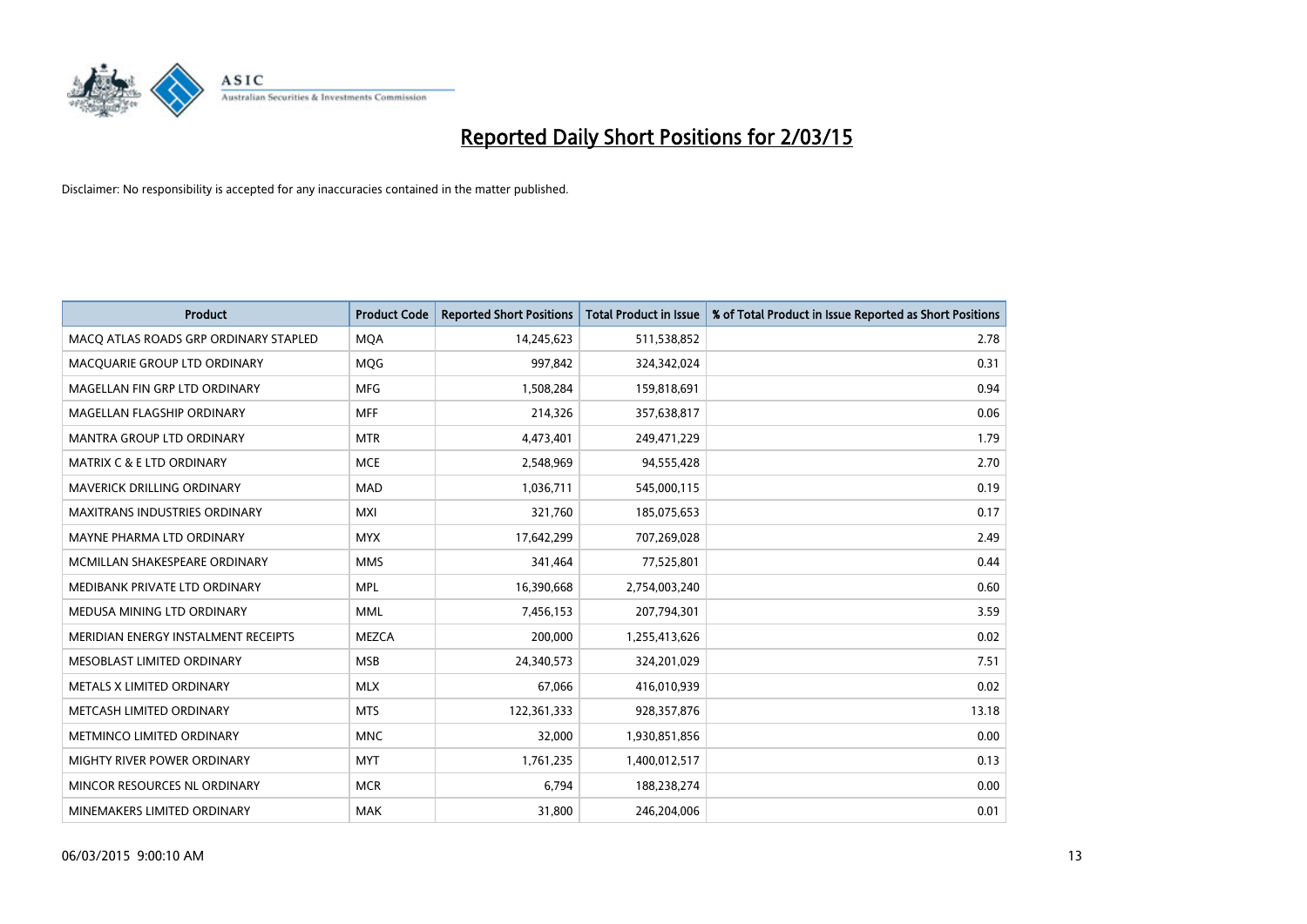

| <b>Product</b>                     | <b>Product Code</b> | <b>Reported Short Positions</b> | <b>Total Product in Issue</b> | % of Total Product in Issue Reported as Short Positions |
|------------------------------------|---------------------|---------------------------------|-------------------------------|---------------------------------------------------------|
| MINERAL DEPOSITS ORDINARY          | <b>MDL</b>          | 1,274,030                       | 103,676,341                   | 1.23                                                    |
| MINERAL RESOURCES, ORDINARY        | <b>MIN</b>          | 19,462,701                      | 187,270,274                   | 10.39                                                   |
| MIRABELA NICKEL LTD ORDINARY       | <b>MBN</b>          | 2,012,125                       | 929,710,216                   | 0.22                                                    |
| MIRVAC GROUP STAPLED SECURITIES    | <b>MGR</b>          | 7,270,683                       | 3,697,197,370                 | 0.20                                                    |
| <b>MMAOFFSHOR ORDINARY</b>         | <b>MRM</b>          | 25,156,840                      | 368,666,221                   | 6.82                                                    |
| MOLOPO ENERGY LTD ORDINARY         | <b>MPO</b>          | 10,833                          | 248,832,798                   | 0.00                                                    |
| <b>MONADELPHOUS GROUP ORDINARY</b> | <b>MND</b>          | 8,201,123                       | 92,998,380                    | 8.82                                                    |
| MONASH IVF GROUP LTD ORDINARY      | <b>MVF</b>          | 1,318,775                       | 231,081,089                   | 0.57                                                    |
| MORTGAGE CHOICE LTD ORDINARY       | <b>MOC</b>          | 131,876                         | 124,216,248                   | 0.11                                                    |
| <b>MOUNT GIBSON IRON ORDINARY</b>  | <b>MGX</b>          | 76,415,045                      | 1,090,805,085                 | 7.01                                                    |
| MULTIPLEX SITES SITES              | <b>MXUPA</b>        | 2,252                           | 4,500,000                     | 0.05                                                    |
| MYER HOLDINGS LTD ORDINARY         | <b>MYR</b>          | 113,893,144                     | 585,689,551                   | 19.45                                                   |
| NANOSONICS LIMITED ORDINARY        | <b>NAN</b>          | 2,059,891                       | 264,362,826                   | 0.78                                                    |
| NATIONAL AUST. BANK ORDINARY       | <b>NAB</b>          | 10,814,425                      | 2,421,097,548                 | 0.45                                                    |
| NATIONAL STORAGE STAPLED           | <b>NSR</b>          | 1,537,087                       | 295,631,660                   | 0.52                                                    |
| NAVITAS LIMITED ORDINARY           | <b>NVT</b>          | 3,331,337                       | 376,037,813                   | 0.89                                                    |
| NEARMAP LTD ORDINARY               | <b>NEA</b>          | 2,279,142                       | 348,196,101                   | 0.65                                                    |
| NEOMETALS LTD ORDINARY             | <b>NMT</b>          | 1,015                           | 502,212,757                   | 0.00                                                    |
| NEON ENERGY LIMITED ORDINARY       | <b>NEN</b>          | 13,244                          | 553,037,848                   | 0.00                                                    |
| NEW HOPE CORPORATION ORDINARY      | <b>NHC</b>          | 863,293                         | 830,999,449                   | 0.10                                                    |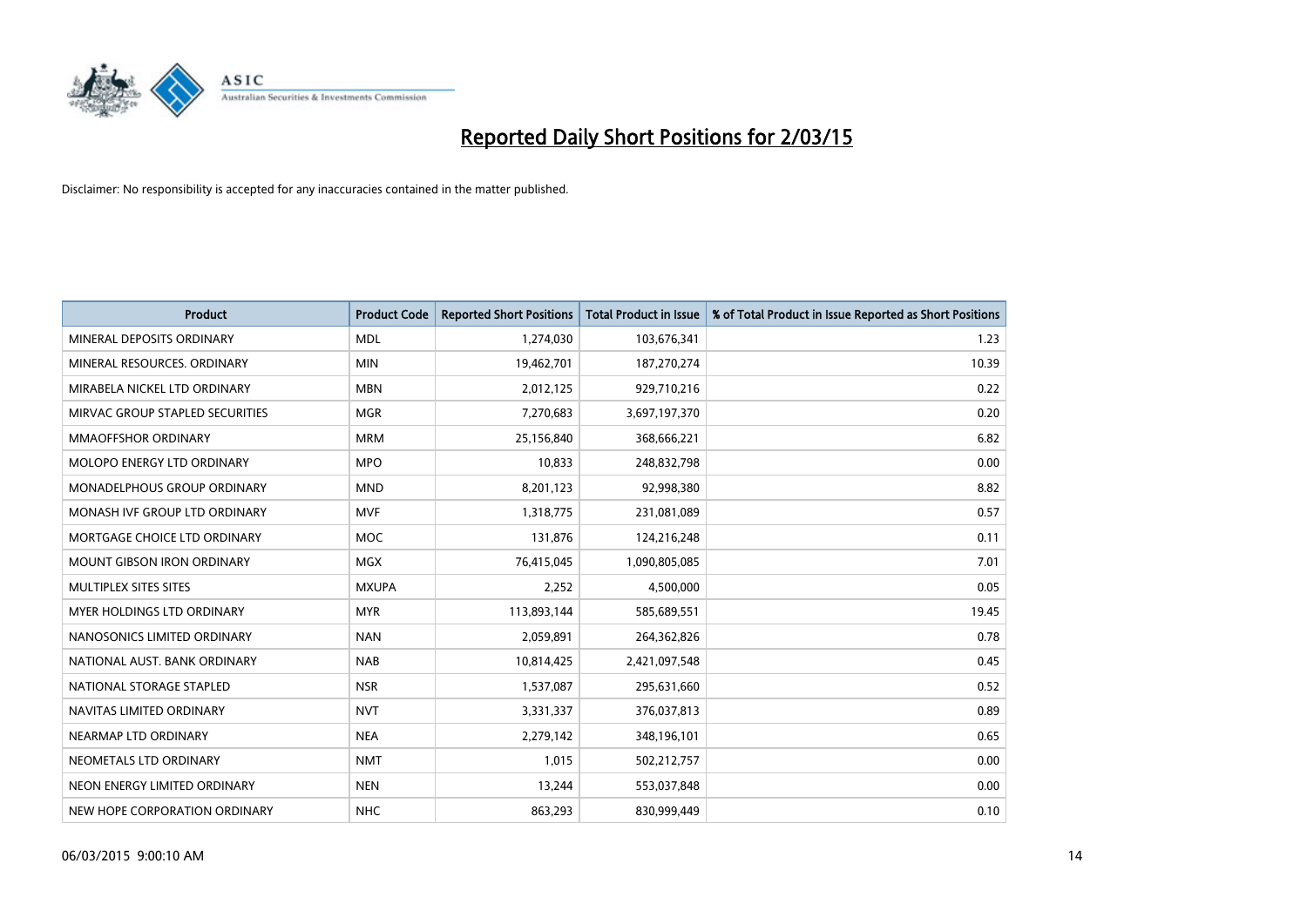

| <b>Product</b>                         | <b>Product Code</b> | <b>Reported Short Positions</b> | <b>Total Product in Issue</b> | % of Total Product in Issue Reported as Short Positions |
|----------------------------------------|---------------------|---------------------------------|-------------------------------|---------------------------------------------------------|
| NEWCREST MINING ORDINARY               | <b>NCM</b>          | 7,723,124                       | 766,510,971                   | 1.01                                                    |
| NEWS CORP A NON-VOTING CDI             | <b>NWSLV</b>        | 335                             | 2,513,551                     | 0.01                                                    |
| NEWS CORP B VOTING CDI                 | <b>NWS</b>          | 1,947,634                       | 39,943,353                    | 4.88                                                    |
| NEWSAT LIMITED ORDINARY                | <b>NWT</b>          | 5,864,420                       | 643,874,841                   | 0.91                                                    |
| NEXTDC LIMITED ORDINARY                | <b>NXT</b>          | 17,218,922                      | 193,154,486                   | 8.91                                                    |
| NEXUS ENERGY LIMITED ORDINARY          | <b>NXS</b>          | 58,176                          | 1,330,219,459                 | 0.00                                                    |
| NIB HOLDINGS LIMITED ORDINARY          | <b>NHF</b>          | 154,274                         | 439,004,182                   | 0.04                                                    |
| NINE ENTERTAINMENT ORDINARY            | <b>NEC</b>          | 23,409,540                      | 940,295,023                   | 2.49                                                    |
| NOBLE MINERAL RES ORDINARY             | <b>NMG</b>          | 2,365,726                       | 666,397,952                   | 0.36                                                    |
| NORTHERN MANGANESE ORDINARY            | <b>NTM</b>          | 81,200                          | 103,050,529                   | 0.08                                                    |
| NORTHERN STAR ORDINARY                 | <b>NST</b>          | 9,929,278                       | 592,361,953                   | 1.68                                                    |
| NOVION PROPERTY GRP STAPLED SECURITIES | <b>NVN</b>          | 45,178,011                      | 3,050,627,717                 | 1.48                                                    |
| NRW HOLDINGS LIMITED ORDINARY          | <b>NWH</b>          | 14,764,979                      | 278,888,011                   | 5.29                                                    |
| NUFARM LIMITED ORDINARY                | <b>NUF</b>          | 4,652,097                       | 264,948,132                   | 1.76                                                    |
| OCEANAGOLD CORP. CHESS DEPOSITARY INT  | <b>OGC</b>          | 286,619                         | 301,520,186                   | 0.10                                                    |
| OIL SEARCH LTD ORDINARY                | OSH                 | 23,043,484                      | 1,522,692,587                 | 1.51                                                    |
| OOH!MEDIA LIMITED ORDINARY             | OML                 | 617,955                         | 149,882,534                   | 0.41                                                    |
| ORICA LIMITED ORDINARY                 | ORI                 | 31,502,720                      | 372,743,291                   | 8.45                                                    |
| ORIGIN ENERGY ORDINARY                 | <b>ORG</b>          | 12,562,183                      | 1,106,314,634                 | 1.14                                                    |
| OROCOBRE LIMITED ORDINARY              | <b>ORE</b>          | 3,347,175                       | 147,360,623                   | 2.27                                                    |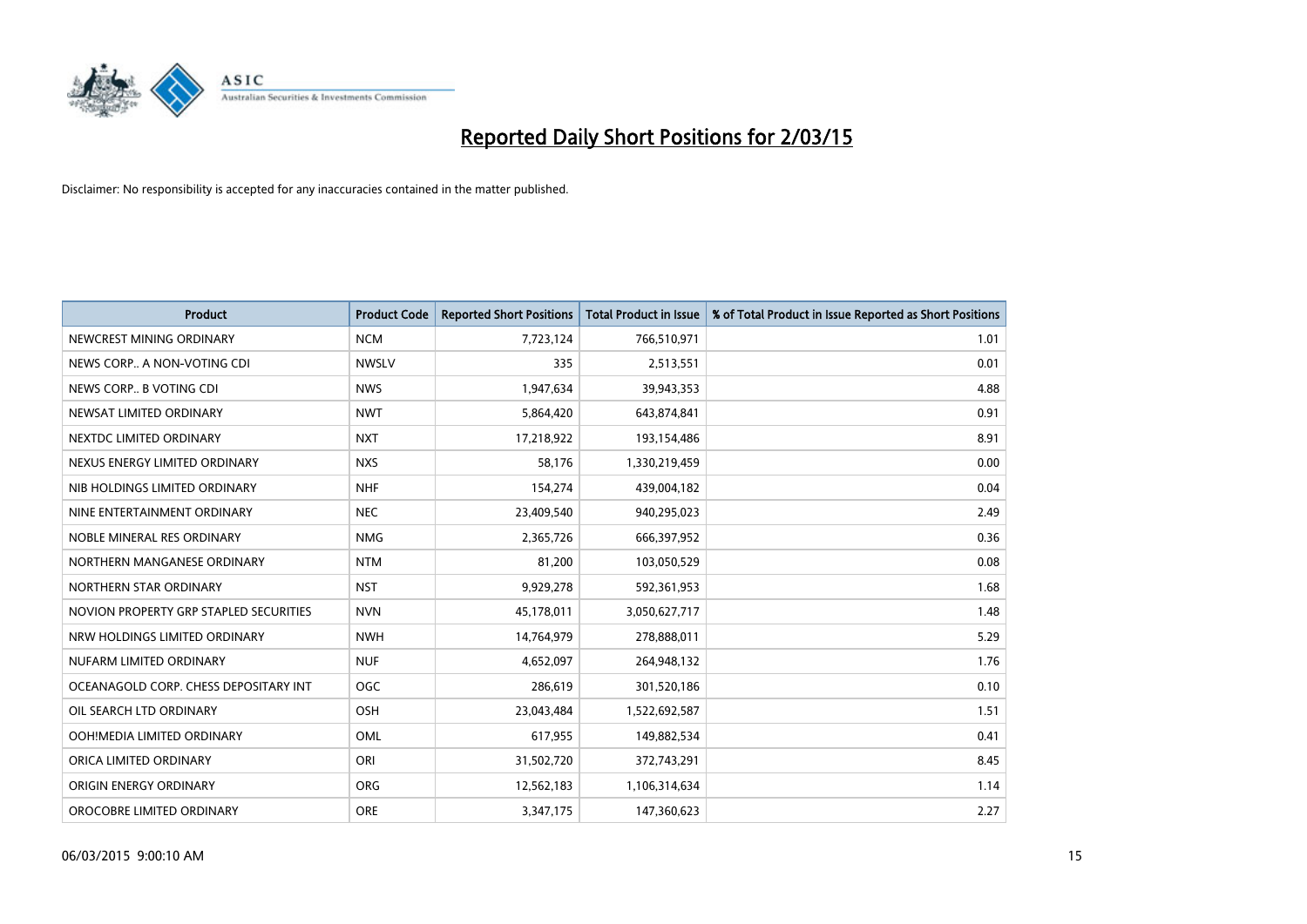

| <b>Product</b>                 | <b>Product Code</b> | <b>Reported Short Positions</b> | <b>Total Product in Issue</b> | % of Total Product in Issue Reported as Short Positions |
|--------------------------------|---------------------|---------------------------------|-------------------------------|---------------------------------------------------------|
| ORORA LIMITED ORDINARY         | <b>ORA</b>          | 982,544                         | 1,206,684,923                 | 0.08                                                    |
| OROTONGROUP LIMITED ORDINARY   | ORL                 | 10,683                          | 40,880,902                    | 0.03                                                    |
| OZ MINERALS ORDINARY           | <b>OZL</b>          | 4,759,396                       | 303,470,022                   | 1.57                                                    |
| OZFOREX GROUP LTD ORDINARY     | <b>OFX</b>          | 9,817,965                       | 240,000,000                   | 4.09                                                    |
| <b>PACIFIC BRANDS ORDINARY</b> | <b>PBG</b>          | 88,383,880                      | 917,226,291                   | 9.64                                                    |
| PACIFIC SMILES GRP ORDINARY    | <b>PSQ</b>          | 133,000                         | 151,993,395                   | 0.09                                                    |
| PACT GROUP HLDGS LTD ORDINARY  | <b>PGH</b>          | 1,006,356                       | 294,145,019                   | 0.34                                                    |
| PALADIN ENERGY LTD ORDINARY    | <b>PDN</b>          | 73,574,241                      | 1,666,927,668                 | 4.41                                                    |
| PANAUST LIMITED ORDINARY       | <b>PNA</b>          | 4,657,730                       | 637,071,326                   | 0.73                                                    |
| PANORAMIC RESOURCES ORDINARY   | PAN                 | 1,668,492                       | 321,424,015                   | 0.52                                                    |
| PANTERRA GOLD LTD ORDINARY     | PGI                 |                                 | 84,812,720                    | 0.00                                                    |
| PAPERLINX LIMITED ORDINARY     | <b>PPX</b>          | 57,743                          | 665, 181, 261                 | 0.01                                                    |
| PEET LIMITED ORDINARY          | <b>PPC</b>          | 14,036                          | 484,853,684                   | 0.00                                                    |
| PENINSULA ENERGY LTD ORDINARY  | PEN                 | $\mathbf{1}$                    | 6,906,809,008                 | 0.00                                                    |
| PERPETUAL LIMITED ORDINARY     | <b>PPT</b>          | 1,202,730                       | 46,574,426                    | 2.58                                                    |
| PERSEUS MINING LTD ORDINARY    | PRU                 | 16,804,260                      | 526,656,401                   | 3.19                                                    |
| PHARMAXIS LTD ORDINARY         | <b>PXS</b>          | 8,777                           | 310,621,349                   | 0.00                                                    |
| PLATINUM ASSET ORDINARY        | <b>PTM</b>          | 3,694,939                       | 582,693,129                   | 0.63                                                    |
| PLATINUM AUSTRALIA ORDINARY    | <b>PLA</b>          | 836,127                         | 504,968,043                   | 0.17                                                    |
| PLATINUM CAPITAL LTD ORDINARY  | <b>PMC</b>          | 81,160                          | 232,190,254                   | 0.03                                                    |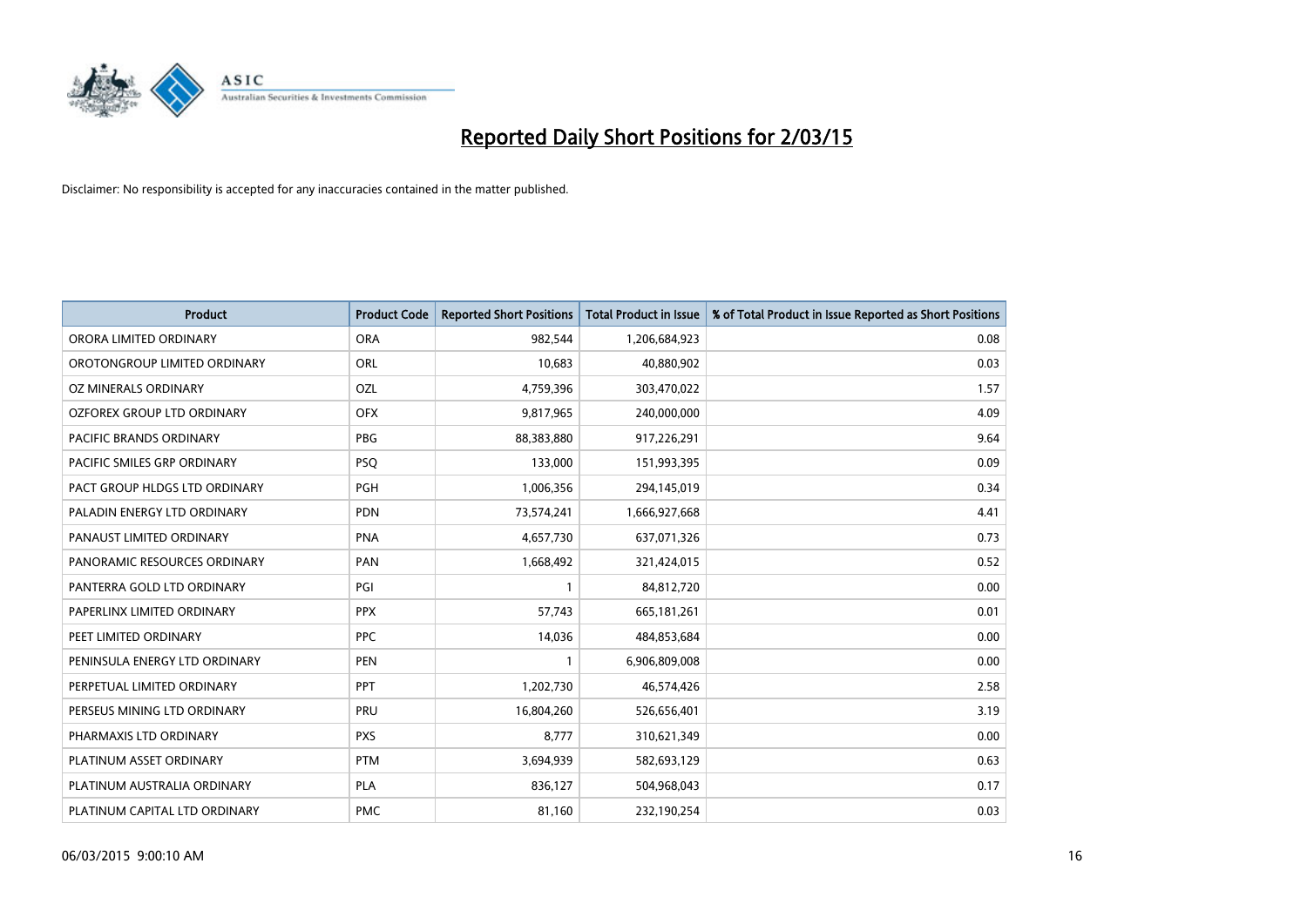

| <b>Product</b>                      | <b>Product Code</b> | <b>Reported Short Positions</b> | <b>Total Product in Issue</b> | % of Total Product in Issue Reported as Short Positions |
|-------------------------------------|---------------------|---------------------------------|-------------------------------|---------------------------------------------------------|
| <b>PMP LIMITED ORDINARY</b>         | <b>PMP</b>          | 27,581                          | 323,781,124                   | 0.01                                                    |
| POSEIDON NICK LTD ORDINARY          | <b>POS</b>          | 1,648,270                       | 683,588,322                   | 0.24                                                    |
| PRANA BIOTECHNOLOGY ORDINARY        | PBT                 | 2,219,126                       | 527,107,470                   | 0.42                                                    |
| PREMIER INVESTMENTS ORDINARY        | <b>PMV</b>          | 458,687                         | 155,900,075                   | 0.29                                                    |
| PRIMARY HEALTH CARE ORDINARY        | <b>PRY</b>          | 54,879,476                      | 512,130,550                   | 10.72                                                   |
| PRIME MEDIA GRP LTD ORDINARY        | PRT                 | 940,380                         | 366,330,303                   | 0.26                                                    |
| PROGRAMMED ORDINARY                 | <b>PRG</b>          | 428,426                         | 118,651,911                   | 0.36                                                    |
| PROMESA LIMITED ORDINARY            | <b>PRA</b>          | 2,748,713                       | 384,412,465                   | 0.72                                                    |
| PURA VIDA ENERGY NL ORDINARY        | <b>PVD</b>          | 233,000                         | 147,381,883                   | 0.16                                                    |
| <b>QANTAS AIRWAYS ORDINARY</b>      | QAN                 | 978,355                         | 2,196,330,250                 | 0.04                                                    |
| OBE INSURANCE GROUP ORDINARY        | <b>OBE</b>          | 11,998,972                      | 1,364,945,301                 | 0.88                                                    |
| <b>QUBE HOLDINGS LTD ORDINARY</b>   | QUB                 | 5,474,880                       | 1,054,428,076                 | 0.52                                                    |
| QUICKSTEP HOLDINGS ORDINARY         | OHL                 | 9,189                           | 397,679,021                   | 0.00                                                    |
| RAMSAY HEALTH CARE ORDINARY         | <b>RHC</b>          | 476,261                         | 202,081,252                   | 0.24                                                    |
| <b>RCG CORPORATION LTD ORDINARY</b> | <b>RCG</b>          | 241,702                         | 268,408,625                   | 0.09                                                    |
| <b>RCR TOMLINSON ORDINARY</b>       | <b>RCR</b>          | 753,181                         | 138,745,453                   | 0.54                                                    |
| <b>REA GROUP ORDINARY</b>           | <b>REA</b>          | 1,820,235                       | 131,714,699                   | 1.38                                                    |
| RECALL HOLDINGS LTD ORDINARY        | <b>REC</b>          | 462,736                         | 313,674,711                   | 0.15                                                    |
| <b>RECKON LIMITED ORDINARY</b>      | <b>RKN</b>          | 1,269,823                       | 112,084,762                   | 1.13                                                    |
| RED 5 LIMITED ORDINARY              | <b>RED</b>          | 174,739                         | 759,451,008                   | 0.02                                                    |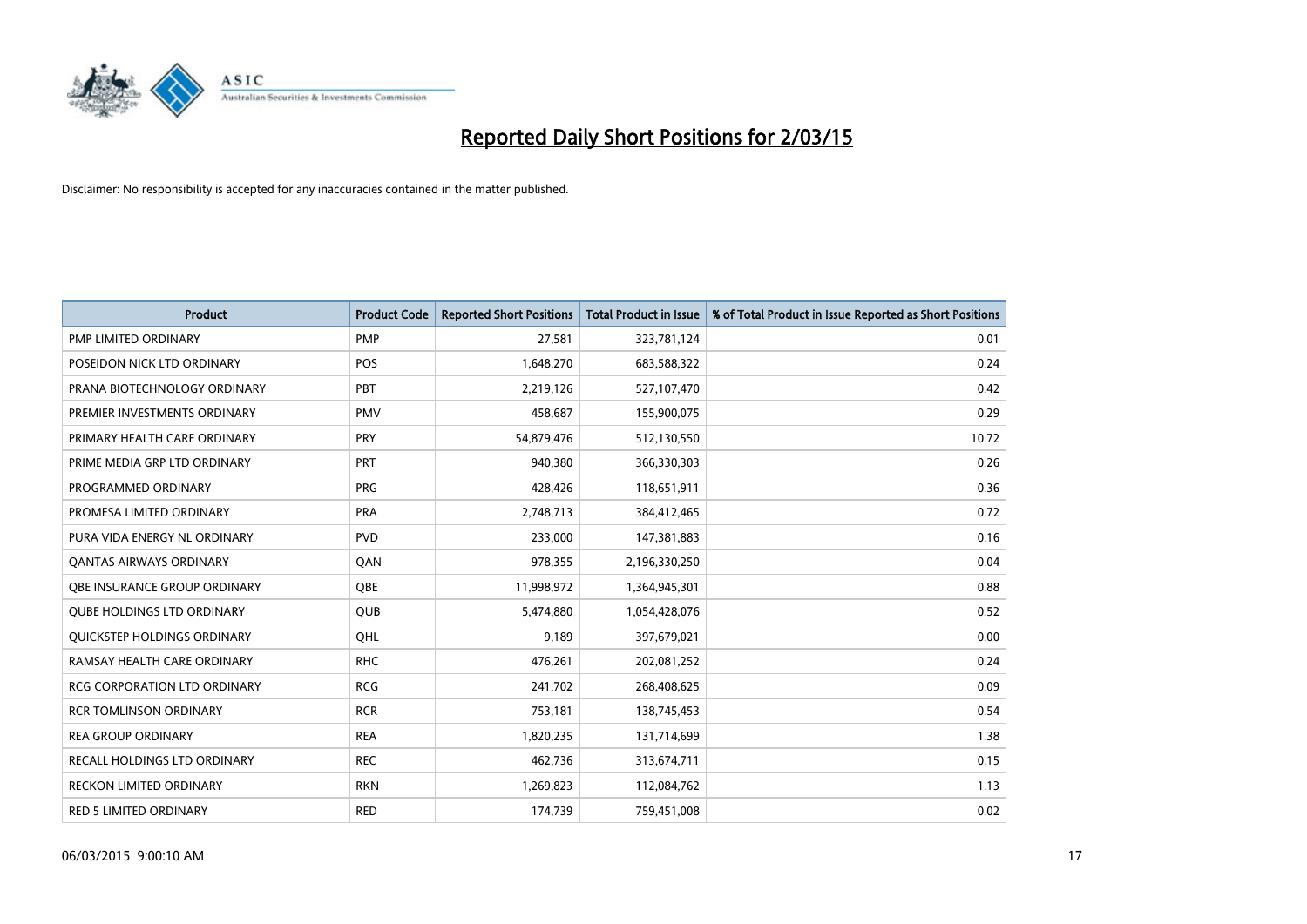

| <b>Product</b>                  | <b>Product Code</b> | <b>Reported Short Positions</b> | <b>Total Product in Issue</b> | % of Total Product in Issue Reported as Short Positions |
|---------------------------------|---------------------|---------------------------------|-------------------------------|---------------------------------------------------------|
| <b>RED FORK ENERGY ORDINARY</b> | <b>RFE</b>          | 112,160                         | 501,051,719                   | 0.02                                                    |
| REDBANK ENERGY LTD ORDINARY     | AEJ                 | 13                              | 786,287                       | 0.00                                                    |
| REGIONAL EXPRESS ORDINARY       | <b>REX</b>          | 31,280                          | 110,154,375                   | 0.03                                                    |
| REGIS HEALTHCARE LTD ORDINARY   | <b>REG</b>          | 235,684                         | 300,345,797                   | 0.08                                                    |
| <b>REGIS RESOURCES ORDINARY</b> | <b>RRL</b>          | 32,824,367                      | 499,781,595                   | 6.57                                                    |
| RESMED INC CDI 10:1             | <b>RMD</b>          | 4,970,779                       | 1,403,838,170                 | 0.35                                                    |
| RESOLUTE MINING ORDINARY        | <b>RSG</b>          | 4,837,190                       | 641,189,223                   | 0.75                                                    |
| RESOURCE GENERATION ORDINARY    | <b>RES</b>          | $\mathbf{1}$                    | 581,380,338                   | 0.00                                                    |
| RETAIL FOOD GROUP ORDINARY      | <b>RFG</b>          | 4,726,116                       | 159,833,303                   | 2.96                                                    |
| REX MINERALS LIMITED ORDINARY   | <b>RXM</b>          | 815,728                         | 220,519,784                   | 0.37                                                    |
| RIDLEY CORPORATION ORDINARY     | RIC.                | 47,086                          | 307,817,071                   | 0.02                                                    |
| RIO TINTO LIMITED ORDINARY      | <b>RIO</b>          | 5,834,525                       | 435,758,720                   | 1.34                                                    |
| ROC OIL COMPANY ORDINARY        | <b>ROC</b>          | 359,692                         | 687,618,400                   | 0.05                                                    |
| <b>ROX RESOURCES ORDINARY</b>   | <b>RXL</b>          | 5,523,255                       | 849,673,095                   | 0.65                                                    |
| ROYAL WOLF HOLDINGS ORDINARY    | <b>RWH</b>          | 175,790                         | 100,387,052                   | 0.18                                                    |
| SAI GLOBAL LIMITED ORDINARY     | SAI                 | 778,204                         | 211,761,727                   | 0.37                                                    |
| SALMAT LIMITED ORDINARY         | <b>SLM</b>          | 12,027                          | 159,812,799                   | 0.01                                                    |
| SAMSON OIL & GAS LTD ORDINARY   | SSN                 | 2,599,520                       | 2,837,782,022                 | 0.09                                                    |
| SANDFIRE RESOURCES ORDINARY     | <b>SFR</b>          | 3,269,844                       | 156,428,011                   | 2.09                                                    |
| <b>SANTOS LTD ORDINARY</b>      | <b>STO</b>          | 26,605,907                      | 982,396,796                   | 2.71                                                    |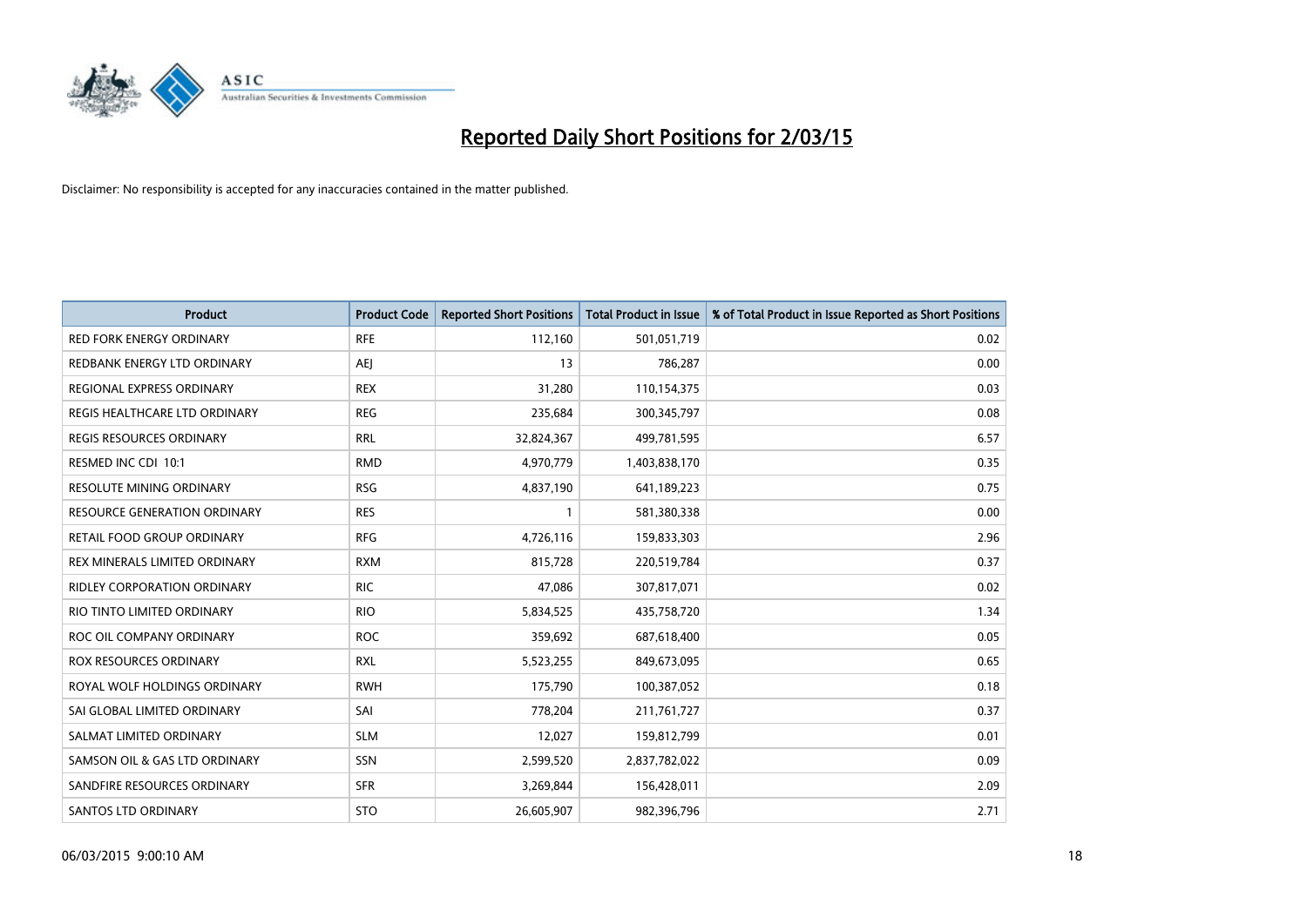

| <b>Product</b>                           | <b>Product Code</b> | <b>Reported Short Positions</b> | <b>Total Product in Issue</b> | % of Total Product in Issue Reported as Short Positions |
|------------------------------------------|---------------------|---------------------------------|-------------------------------|---------------------------------------------------------|
| SARACEN MINERAL ORDINARY                 | <b>SAR</b>          | 1,453,040                       | 792,784,738                   | 0.18                                                    |
| SCA PROPERTY GROUP STAPLED SECURITIES    | <b>SCP</b>          | 17,249,052                      | 650,839,582                   | 2.65                                                    |
| <b>SCENTRE GRP STAPLED</b>               | <b>SCG</b>          | 14,012,865                      | 5,324,296,678                 | 0.26                                                    |
| SEDGMAN LIMITED ORDINARY                 | <b>SDM</b>          | 1,128,550                       | 227,059,277                   | 0.50                                                    |
| SEEK LIMITED ORDINARY                    | <b>SEK</b>          | 11,675,760                      | 342,629,192                   | 3.41                                                    |
| SELECT HARVESTS ORDINARY                 | SHV                 | 1,107,756                       | 70,940,874                    | 1.56                                                    |
| SENEX ENERGY LIMITED ORDINARY            | <b>SXY</b>          | 100,885,008                     | 1,149,657,377                 | 8.78                                                    |
| SEVEN GROUP HOLDINGS ORDINARY            | <b>SVW</b>          | 8,964,736                       | 296,260,281                   | 3.03                                                    |
| SEVEN WEST MEDIA LTD ORDINARY            | <b>SWM</b>          | 39,960,419                      | 999,160,872                   | 4.00                                                    |
| SEYMOUR WHYTE LTD ORDINARY               | <b>SWL</b>          | 24,332                          | 87,647,595                    | 0.03                                                    |
| SG FLEET GROUP LTD ORDINARY              | SGF                 | 400,000                         | 242,691,826                   | 0.16                                                    |
| SHINE CORPORATE ORDINARY                 | SHJ                 | 34,336                          | 172,400,081                   | 0.02                                                    |
| SIGMA PHARMACEUTICAL ORDINARY            | <b>SIP</b>          | 21,197,677                      | 1,093,424,867                 | 1.94                                                    |
| SILEX SYSTEMS ORDINARY                   | <b>SLX</b>          | 6,368,650                       | 170,467,339                   | 3.74                                                    |
| SILVER CHEF LIMITED ORDINARY             | <b>SIV</b>          | 9,530                           | 29,640,865                    | 0.03                                                    |
| SILVER LAKE RESOURCE ORDINARY            | <b>SLR</b>          | 16,216,120                      | 503,233,971                   | 3.22                                                    |
| SIMONDS GRP LTD ORDINARY                 | <b>SIO</b>          | 656,557                         | 151,412,268                   | 0.43                                                    |
| SIMS METAL MGMT LTD ORDINARY             | SGM                 | 17,640,577                      | 204,703,086                   | 8.62                                                    |
| SINGAPORE TELECOMM. CHESS DEPOSITARY INT | SGT                 | 5,746,105                       | 127,005,879                   | 4.52                                                    |
| SINO GAS ENERGY ORDINARY                 | <b>SEH</b>          | 10,774,446                      | 1,544,247,358                 | 0.70                                                    |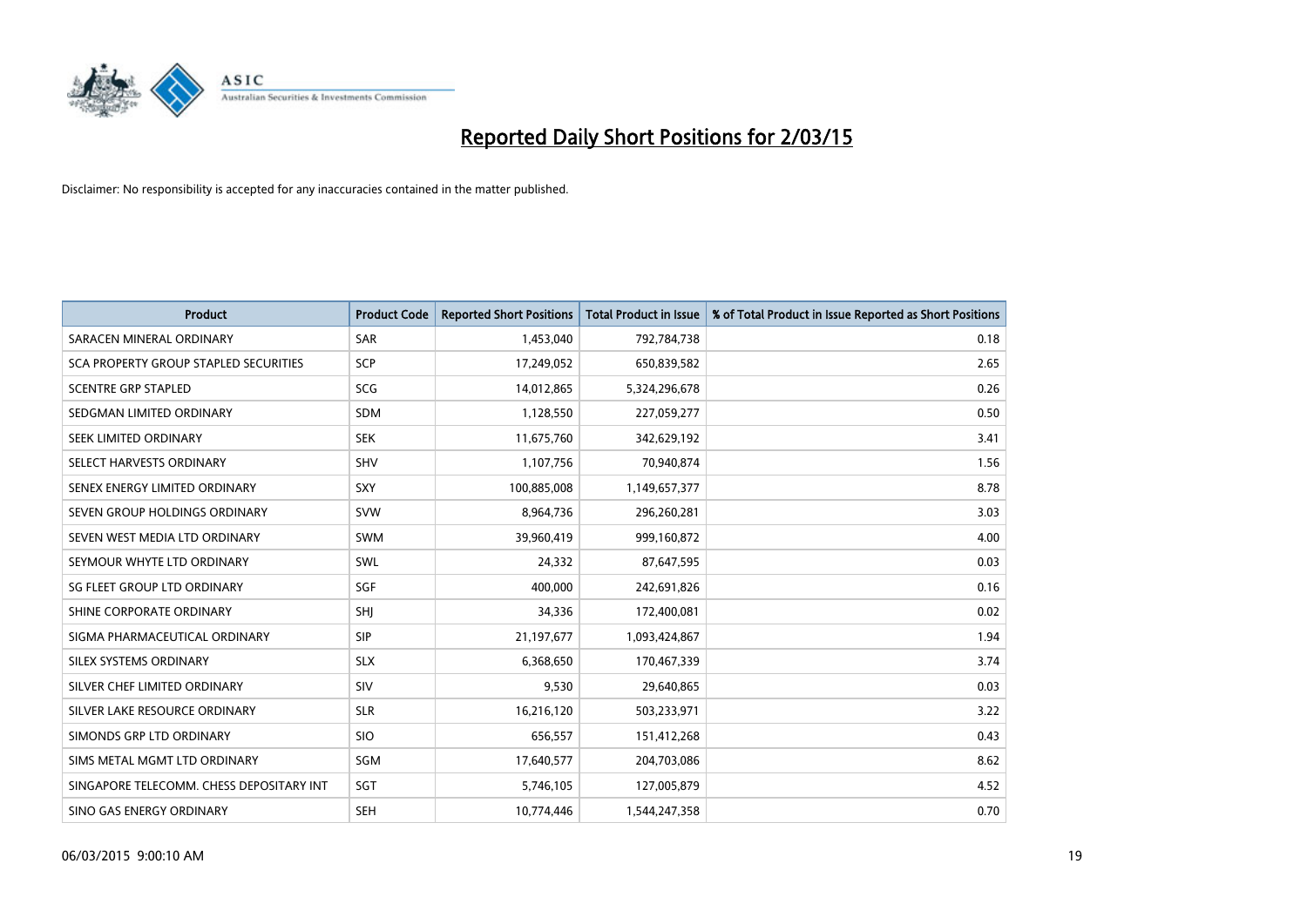

| <b>Product</b>                           | <b>Product Code</b> | <b>Reported Short Positions</b> | <b>Total Product in Issue</b> | % of Total Product in Issue Reported as Short Positions |
|------------------------------------------|---------------------|---------------------------------|-------------------------------|---------------------------------------------------------|
| SIRIUS RESOURCES NL ORDINARY             | <b>SIR</b>          | 17,600,202                      | 341,638,269                   | 5.15                                                    |
| SIRTEX MEDICAL ORDINARY                  | <b>SRX</b>          | 44.099                          | 56,530,231                    | 0.08                                                    |
| SKILLED GROUP LTD ORDINARY               | <b>SKE</b>          | 4,488,351                       | 235,898,291                   | 1.90                                                    |
| SKY NETWORK ORDINARY                     | <b>SKT</b>          | 216,713                         | 389,139,785                   | 0.06                                                    |
| SKYCITY ENT GRP LTD ORDINARY             | <b>SKC</b>          | 10,269,225                      | 587,472,741                   | 1.75                                                    |
| <b>SLATER &amp; GORDON ORDINARY</b>      | SGH                 | 4,742,124                       | 208,695,621                   | 2.27                                                    |
| SMS MANAGEMENT, ORDINARY                 | <b>SMX</b>          | 1,368,221                       | 69,318,017                    | 1.97                                                    |
| SONIC HEALTHCARE ORDINARY                | <b>SHL</b>          | 4,431,404                       | 401,401,556                   | 1.10                                                    |
| SOUL PATTINSON (W.H) ORDINARY            | SOL                 | 23,364                          | 239,395,320                   | 0.01                                                    |
| SPARK INFRASTRUCTURE STAPLED US PROHIBT. | SKI                 | 33,005,523                      | 1,466,360,128                 | 2.25                                                    |
| SPARK NEW ZEALAND ORDINARY               | <b>SPK</b>          | 9,922,570                       | 1,834,775,347                 | 0.54                                                    |
| SPDR 200 FUND ETF UNITS                  | <b>STW</b>          | 13,994                          | 47,705,598                    | 0.03                                                    |
| SPOTLESS GRP HLD LTD ORDINARY            | <b>SPO</b>          | 29,888,152                      | 1,098,290,178                 | 2.72                                                    |
| ST BARBARA LIMITED ORDINARY              | SBM                 | 5,207,264                       | 495,102,525                   | 1.05                                                    |
| STARPHARMA HOLDINGS ORDINARY             | SPL                 | 9,175,117                       | 319,138,501                   | 2.87                                                    |
| STEADFAST GROUP LTD ORDINARY             | SDF                 | 14,291,113                      | 649,387,789                   | 2.20                                                    |
| STHN CROSS MEDIA ORDINARY                | <b>SXL</b>          | 27,917,192                      | 732,319,622                   | 3.81                                                    |
| STOCKLAND UNITS/ORD STAPLED              | SGP                 | 6,145,462                       | 2,348,746,744                 | 0.26                                                    |
| STRAITS RES LTD. ORDINARY                | SRO                 | 20,212                          | 1,217,730,293                 | 0.00                                                    |
| STW COMMUNICATIONS ORDINARY              | SGN                 | 11,395,694                      | 409,699,000                   | 2.78                                                    |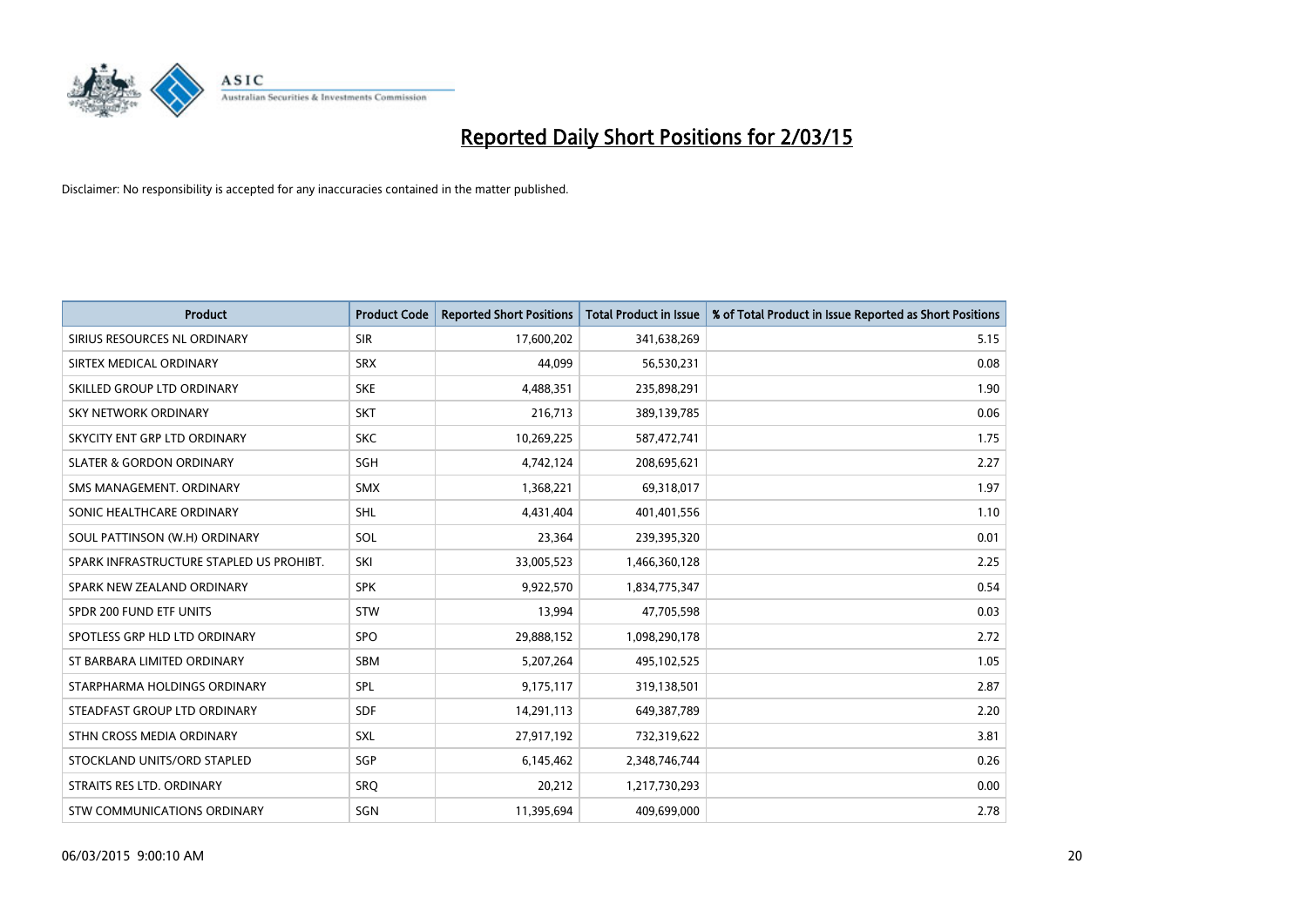

| <b>Product</b>                        | <b>Product Code</b> | <b>Reported Short Positions</b> | <b>Total Product in Issue</b> | % of Total Product in Issue Reported as Short Positions |
|---------------------------------------|---------------------|---------------------------------|-------------------------------|---------------------------------------------------------|
| <b>SUNCORP GROUP LTD ORDINARY</b>     | <b>SUN</b>          | 5,690,661                       | 1,286,600,980                 | 0.44                                                    |
| SUNDANCE ENERGY ORDINARY              | <b>SEA</b>          | 5,221,686                       | 549,295,839                   | 0.95                                                    |
| SUNDANCE RESOURCES ORDINARY           | <b>SDL</b>          | 85,676,227                      | 3,110,250,938                 | 2.75                                                    |
| SUNLAND GROUP LTD ORDINARY            | <b>SDG</b>          | 175,405                         | 181,710,087                   | 0.10                                                    |
| SUPER RET REP LTD ORDINARY            | SUL                 | 14,333,111                      | 197,030,571                   | 7.27                                                    |
| SURFSTITCH GROUP LTD ORDINARY         | <b>SRF</b>          | 4,356,612                       | 214,101,735                   | 2.03                                                    |
| SYD AIRPORT STAPLED US PROHIBIT.      | SYD                 | 21,301,612                      | 2,216,216,041                 | 0.96                                                    |
| SYRAH RESOURCES ORDINARY              | <b>SYR</b>          | 6,092,068                       | 164,210,076                   | 3.71                                                    |
| <b>TABCORP HOLDINGS LTD NEW</b>       | <b>TAHN</b>         | 15,068                          | 38,509,097                    | 0.04                                                    |
| TABCORP HOLDINGS LTD ORDINARY         | <b>TAH</b>          | 11,418,458                      | 765,652,364                   | 1.49                                                    |
| TABCORP HOLDINGS LTD RTS23FEB15 FORUS | <b>TAHR</b>         | 5,738                           | 63,804,363                    | 0.01                                                    |
| TAP OIL LIMITED ORDINARY              | <b>TAP</b>          | 166,209                         | 243,186,639                   | 0.07                                                    |
| TASSAL GROUP LIMITED ORDINARY         | <b>TGR</b>          | 173,053                         | 146,897,115                   | 0.12                                                    |
| <b>TATTS GROUP LTD ORDINARY</b>       | <b>TTS</b>          | 15,596,312                      | 1,445,759,948                 | 1.08                                                    |
| <b>TECHNOLOGY ONE ORDINARY</b>        | <b>TNE</b>          | 2,704,477                       | 309,209,455                   | 0.87                                                    |
| TELSTRA CORPORATION. ORDINARY         | <b>TLS</b>          | 32,670,223                      | 12,225,655,836                | 0.27                                                    |
| TEN NETWORK HOLDINGS ORDINARY         | <b>TEN</b>          | 135,863,804                     | 2,630,984,596                 | 5.16                                                    |
| TERANGA GOLD CORP CDI 1:1             | <b>TGZ</b>          | 702                             | 71,141,662                    | 0.00                                                    |
| TFS CORPORATION LTD ORDINARY          | <b>TFC</b>          | 14,847,130                      | 326,983,445                   | 4.54                                                    |
| THE REJECT SHOP ORDINARY              | <b>TRS</b>          | 1,540,919                       | 28,844,648                    | 5.34                                                    |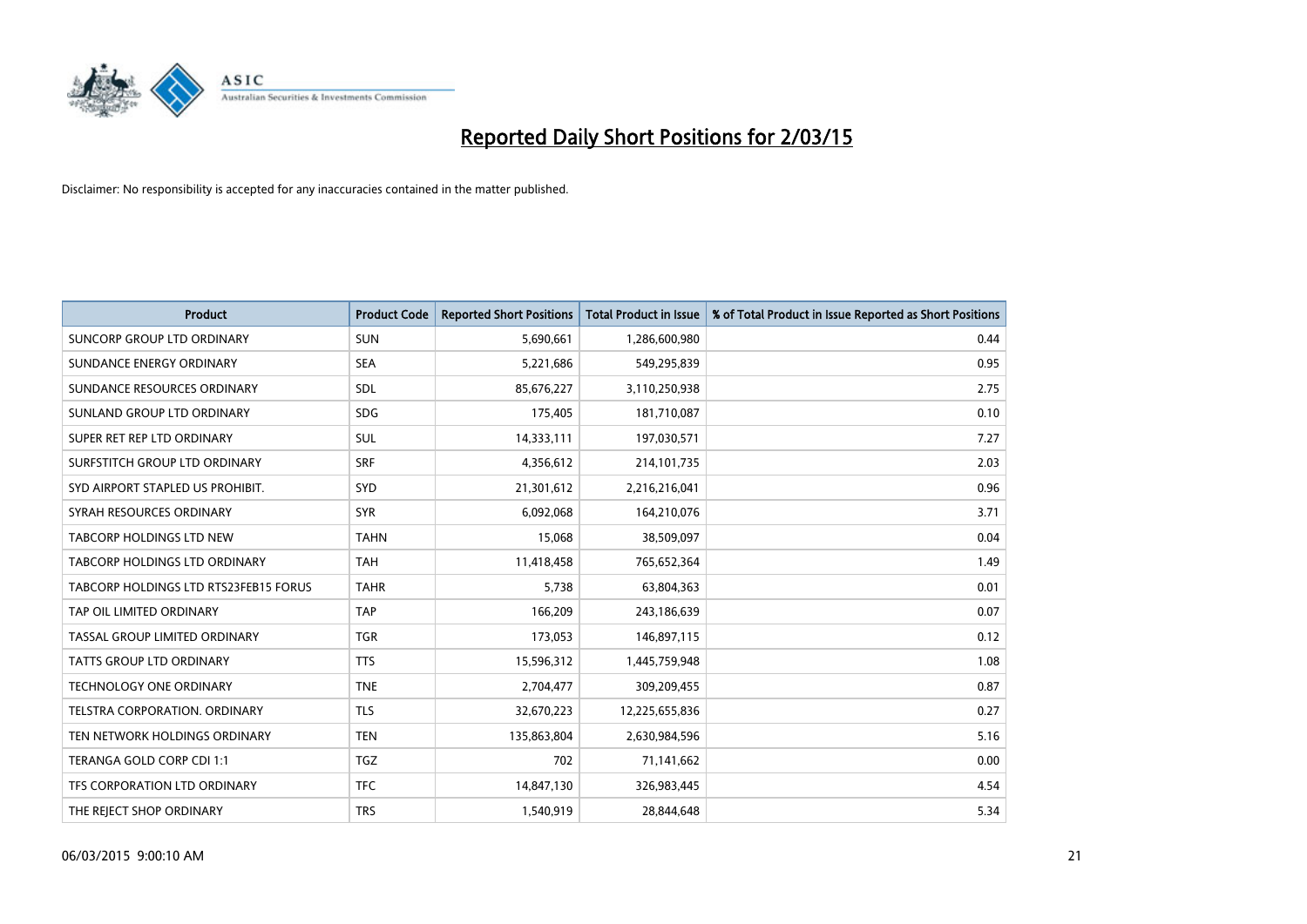

| <b>Product</b>                       | <b>Product Code</b> | <b>Reported Short Positions</b> | <b>Total Product in Issue</b> | % of Total Product in Issue Reported as Short Positions |
|--------------------------------------|---------------------|---------------------------------|-------------------------------|---------------------------------------------------------|
| THINK CHILDCARE EDU ORDINARY         | <b>TNK</b>          | 500,000                         | 39,600,000                    | 1.26                                                    |
| THORN GROUP LIMITED ORDINARY         | TGA                 | 26,970                          | 151,337,839                   | 0.02                                                    |
| <b>TIGER RESOURCES ORDINARY</b>      | <b>TGS</b>          | 7,122,384                       | 1,143,541,406                 | 0.62                                                    |
| TOLL HOLDINGS LTD ORDINARY           | <b>TOL</b>          | 2,681,813                       | 717,437,878                   | 0.37                                                    |
| TORO ENERGY LIMITED ORDINARY         | <b>TOE</b>          | 1                               | 1,903,769,581                 | 0.00                                                    |
| TOX FREE SOLUTIONS ORDINARY          | <b>TOX</b>          | 489,836                         | 133,752,359                   | 0.37                                                    |
| TPG TELECOM LIMITED ORDINARY         | <b>TPM</b>          | 15,507,358                      | 793,808,141                   | 1.95                                                    |
| <b>TRADE ME GROUP ORDINARY</b>       | <b>TME</b>          | 4,051,065                       | 396,830,595                   | 1.02                                                    |
| <b>TRANSFIELD SERVICES ORDINARY</b>  | <b>TSE</b>          | 5,072,849                       | 512,457,716                   | 0.99                                                    |
| TRANSPACIFIC INDUST, ORDINARY        | <b>TPI</b>          | 83,413,362                      | 1,579,699,505                 | 5.28                                                    |
| TRANSURBAN GROUP TRIPLE STAPLED SEC. | <b>TCL</b>          | 8,008,594                       | 1,914,461,916                 | 0.42                                                    |
| <b>TREASURY GROUP ORDINARY</b>       | <b>TRG</b>          | 126,662                         | 27,604,144                    | 0.46                                                    |
| TREASURY WINE ESTATE ORDINARY        | <b>TWE</b>          | 11,114,450                      | 651,261,403                   | 1.71                                                    |
| TROY RESOURCES LTD ORDINARY          | <b>TRY</b>          | 3,750,726                       | 195,265,161                   | 1.92                                                    |
| UGL LIMITED ORDINARY                 | UGL                 | 19,031,067                      | 166,511,240                   | 11.43                                                   |
| UNILIFE CORPORATION CDI 6:1          | <b>UNS</b>          | 86,599                          | 267,390,162                   | 0.03                                                    |
| UXC LIMITED ORDINARY                 | <b>UXC</b>          | 1,085,521                       | 331,590,518                   | 0.33                                                    |
| VEDA GROUP LTD ORDINARY              | <b>VED</b>          | 10,737,554                      | 842,055,406                   | 1.28                                                    |
| <b>VILLAGE ROADSHOW LTD ORDINARY</b> | <b>VRL</b>          | 1,588,015                       | 159,515,151                   | 1.00                                                    |
| VIRGIN AUS HLDG LTD ORDINARY         | VAH                 | 30,934,562                      | 3,524,912,131                 | 0.88                                                    |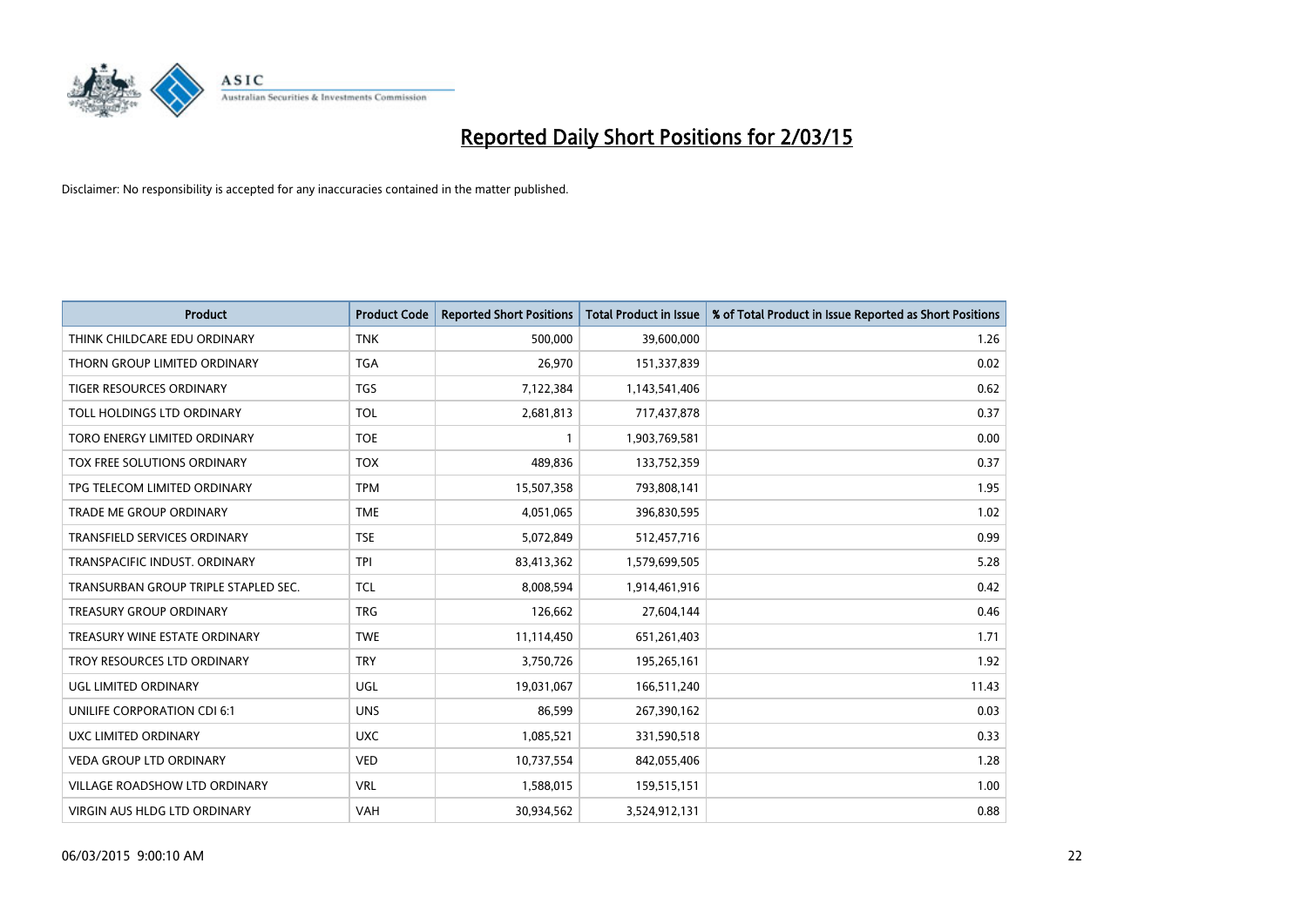

| <b>Product</b>                       | <b>Product Code</b> | <b>Reported Short Positions</b> | <b>Total Product in Issue</b> | % of Total Product in Issue Reported as Short Positions |
|--------------------------------------|---------------------|---------------------------------|-------------------------------|---------------------------------------------------------|
| <b>VIRTUS HEALTH LTD ORDINARY</b>    | <b>VRT</b>          | 5,133,040                       | 79,885,938                    | 6.43                                                    |
| VISION EYE INSTITUTE ORDINARY        | <b>VEI</b>          | 1,592,888                       | 178,873,554                   | 0.89                                                    |
| <b>VOCATION LTD ORDINARY</b>         | <b>VET</b>          | 7,298,554                       | 230,000,000                   | 3.17                                                    |
| <b>VOCUS COMMS LTD ORDINARY</b>      | <b>VOC</b>          | 5,074,736                       | 105,441,949                   | 4.81                                                    |
| WAM CAPITAL LIMITED ORDINARY         | <b>WAM</b>          | 49                              | 345,405,201                   | 0.00                                                    |
| WARRNAMBOOL CHEESE ORDINARY          | <b>WCB</b>          | 19                              | 56,098,797                    | 0.00                                                    |
| <b>WATPAC LIMITED ORDINARY</b>       | <b>WTP</b>          | 3,456,792                       | 189,258,397                   | 1.83                                                    |
| <b>WDS LIMITED ORDINARY</b>          | <b>WDS</b>          | 46,218                          | 144,740,614                   | 0.03                                                    |
| WEBJET LIMITED ORDINARY              | <b>WEB</b>          | 1,018,591                       | 80,397,959                    | 1.27                                                    |
| <b>WESFARMERS LIMITED ORDINARY</b>   | <b>WES</b>          | 7,512,562                       | 1,123,752,517                 | 0.67                                                    |
| WESTERN AREAS LTD ORDINARY           | <b>WSA</b>          | 3,064,957                       | 232,580,131                   | 1.32                                                    |
| WESTERN DESERT RES. ORDINARY         | <b>WDR</b>          | 2,490,070                       | 620,049,919                   | 0.40                                                    |
| WESTERN DESERT RES. RIGHTS 31-MAR-14 | <b>WDRR</b>         | 17,835                          | 120,009,662                   | 0.01                                                    |
| <b>WESTFIELD CORP STAPLED</b>        | <b>WFD</b>          | 5,401,448                       | 2,078,089,686                 | 0.26                                                    |
| WESTFIELD GROUP ORD/UNIT STAPLED SEC | <b>WDC</b>          | 1,170,857                       | 2,078,089,686                 | 0.06                                                    |
| WESTPAC BANKING CORP ORDINARY        | <b>WBC</b>          | 35,236,663                      | 3,120,176,969                 | 1.13                                                    |
| WHITE ENERGY COMPANY ORDINARY        | <b>WEC</b>          | 5,340,288                       | 328,374,494                   | 1.63                                                    |
| WHITEHAVEN COAL ORDINARY             | <b>WHC</b>          | 82,452,057                      | 1,026,045,885                 | 8.04                                                    |
| WOODSIDE PETROLEUM ORDINARY          | <b>WPL</b>          | 3,315,741                       | 823,910,657                   | 0.40                                                    |
| WOOLWORTHS LIMITED ORDINARY          | <b>WOW</b>          | 77,680,399                      | 1,263,154,987                 | 6.15                                                    |